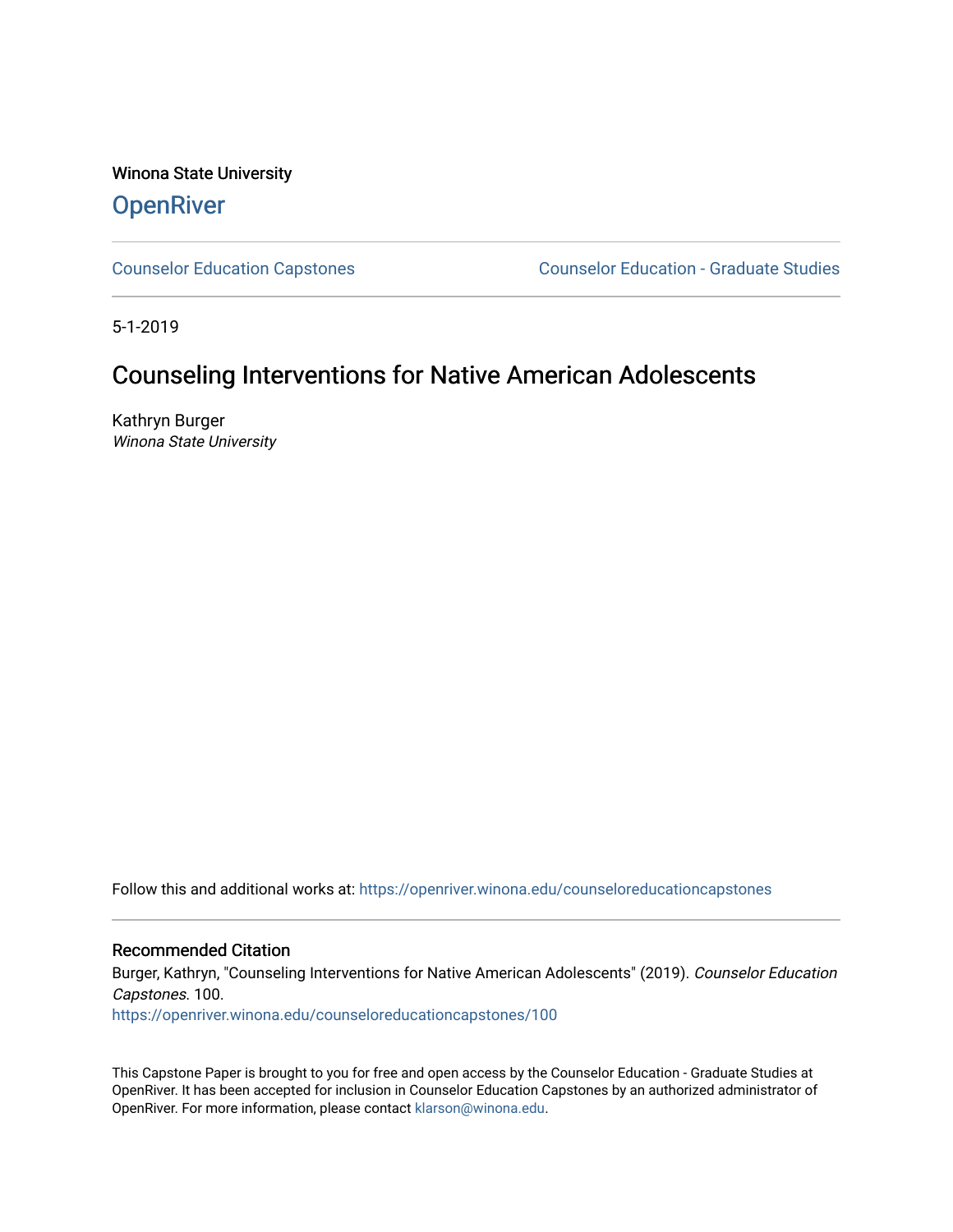## Running head: NATIVE AMERICAN ADOLESCENTS 1

Counseling Interventions for Native American Adolescents

Kathryn Burger

A Capstone Project submitted in partial fulfillment of the

requirements of the Master of Science Degree in

Counselor Education at

Winona State University

Spring, 2019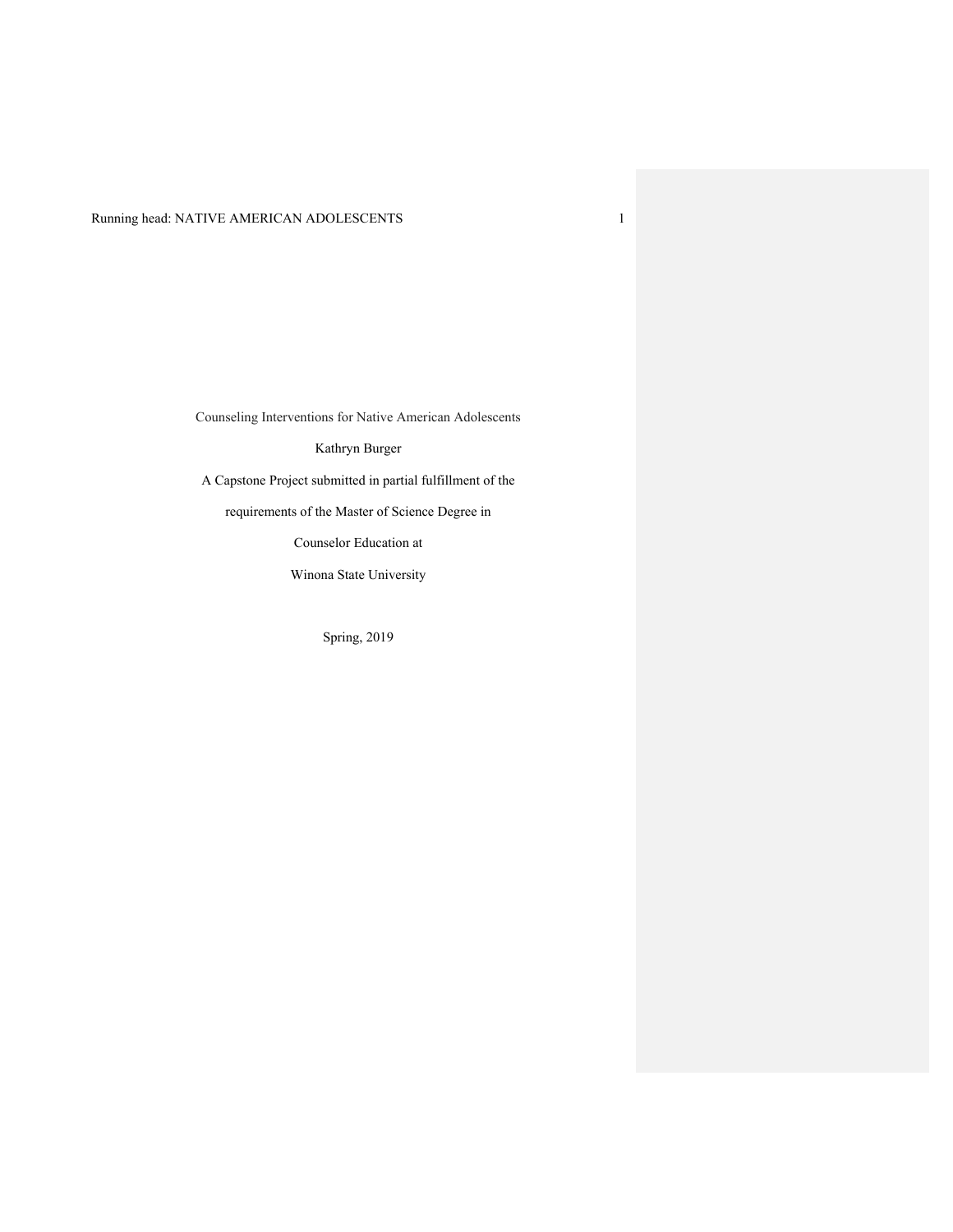Winona State University

College of Education

Counselor Education Department

CERTIFICATE OF APPROVAL

## $\mathcal{L}_\text{max}$  and the contract of the contract of the contract of the contract of the contract of the contract of the contract of the contract of the contract of the contract of the contract of the contract of the contrac CAPSTONE PROJECT

 $\mathcal{L}_\text{max}$  and the contract of the contract of the contract of the contract of the contract of the contract of the contract of the contract of the contract of the contract of the contract of the contract of the contrac

Counseling Interventions for Native American Adolescents

This is to certify that the Capstone Project of CE-695 Capstone Project

Course Instructor in partial fulfillment of the requirements for the

Master of Science Degree in

Counselor Education

Capstone Project Supervisor: **Robin Alcala Saner**

Approval date: April 30, 2019

**Formatted:** Right: 0.25"

**Formatted:** Font: (Default) +Headings CS (Times New Roman)

**Formatted:** Font: (Default) +Headings CS (Times New Roman)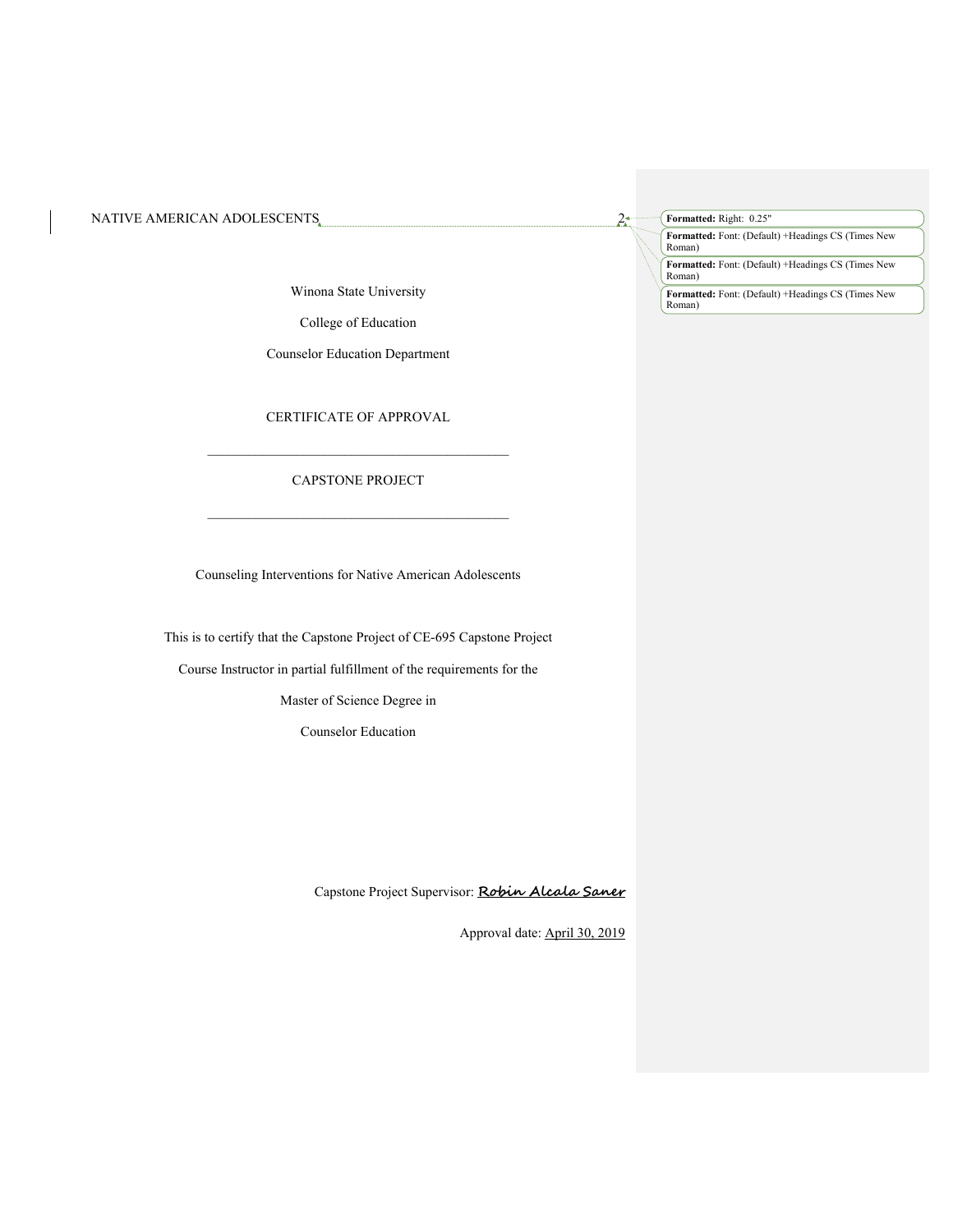| NATIVE AMERICAN ADOLESCENTS                                                                      | $3+$ | Formatted: Font: (Default) +Headings CS (Times New<br>Roman) |
|--------------------------------------------------------------------------------------------------|------|--------------------------------------------------------------|
|                                                                                                  |      | Formatted: Right: 0.25"                                      |
|                                                                                                  |      | Formatted: Font: (Default) +Headings CS (Times New<br>Roman) |
|                                                                                                  |      | Formatted: Font: (Default) +Headings CS (Times New<br>Roman) |
| Abstract                                                                                         |      | Deleted: ¶                                                   |
| Native Americans in the United States have faced discriminatory practices in multiple            |      | Formatted: Left                                              |
| institutions since the rapid colonization of the continent by White Europeans. These             |      |                                                              |
| discriminatory practices include unfair treaties, forced movement onto reservations and other    |      |                                                              |
| practices. Even in education, Native American youth faced discrimination including assimilation, |      | Deleted: norming                                             |
| schools. Traditional counseling practices were designed with white clients and students in mind, |      |                                                              |
| thus they are not best practice for all clients. The American School Counselor Association       |      |                                                              |
| (ASCA) Professional Standards and Competencies expect school counselors to work in the best      |      |                                                              |
| interest of all students, including Native American students. School counselors are further      |      |                                                              |
| expected to understand and respect the different cultural backgrounds of their students (ASCA).  |      |                                                              |
| To work in the best interest of all students' school counselors must become multiculturally      |      |                                                              |
| competent and utilize counseling interventions suited for students of all cultures. The best     |      | Deleted: (and current practice) (add school counselor role)  |
| practices when working with Native American youth include trauma-informed schools, strength-     |      |                                                              |
| based and resiliency practices, Indigenous ways of knowing, mindfulness-based interventions,     |      |                                                              |
| medicine wheels, and motivational interviewing. These practices have been proven to be           |      |                                                              |
| effective when working with this unique population because the practices are more aligned with   |      |                                                              |
| traditional Native American values.                                                              |      |                                                              |
| Keywords: Native American, adolescents                                                           |      | Deleted: (add include                                        |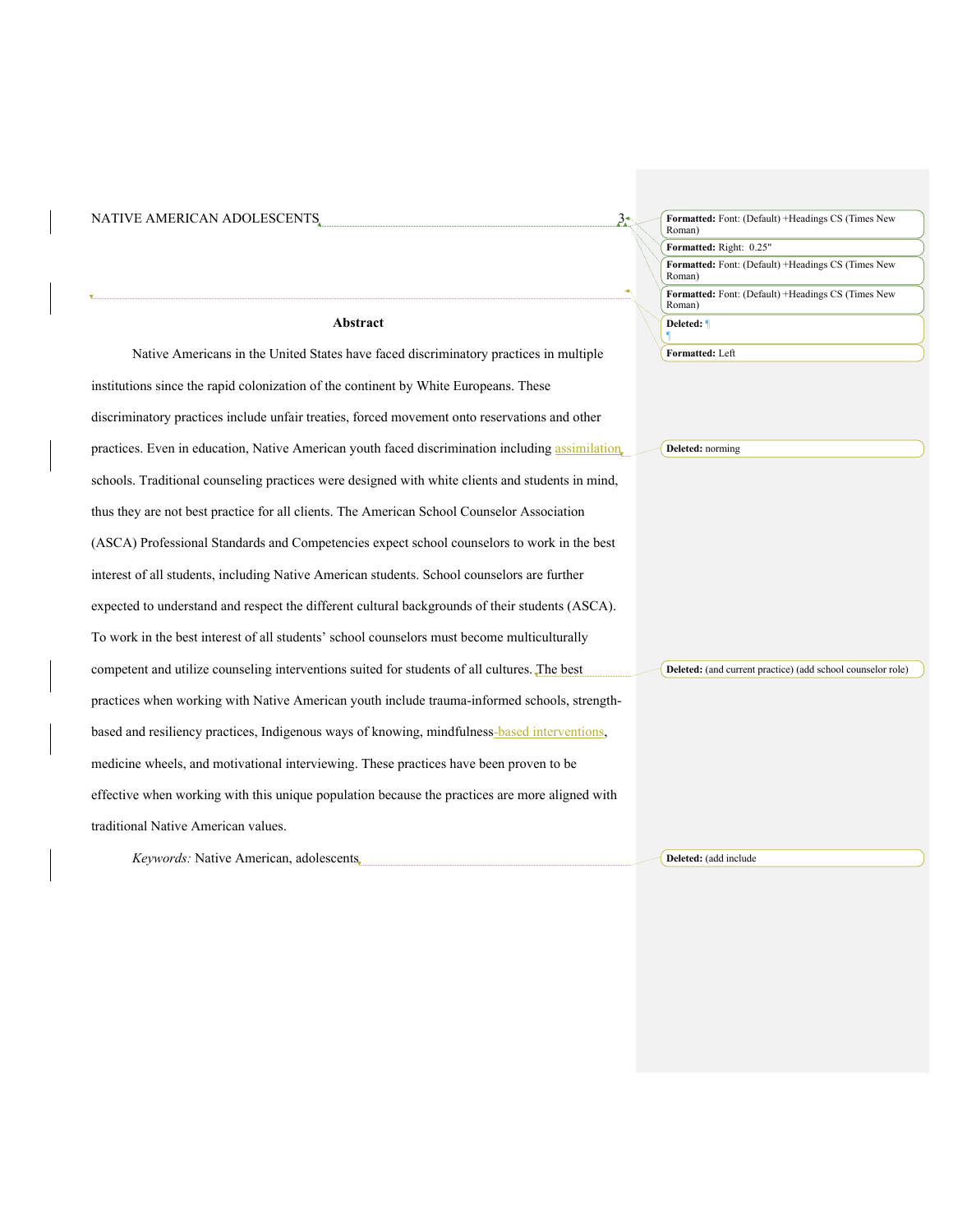| NATIVE AMERICAN ADOLESCENTS. | $A^*$ | Formatted: Font: (Default) +Headings CS (Times New<br>Roman) |
|------------------------------|-------|--------------------------------------------------------------|
|                              |       | Formatted: Right: 0.25"                                      |
|                              |       | Formatted: Font: (Default) +Headings CS (Times New<br>Roman) |
| <b>Contents</b>              |       | Formatted: Font: (Default) +Headings CS (Times New<br>Roman) |
|                              |       |                                                              |
|                              |       |                                                              |
|                              |       |                                                              |
|                              |       |                                                              |
|                              |       |                                                              |
|                              |       |                                                              |
|                              |       | Deleted: 19                                                  |
|                              |       | Deleted: 2                                                   |
| Appendix.                    |       | Deleted: 0                                                   |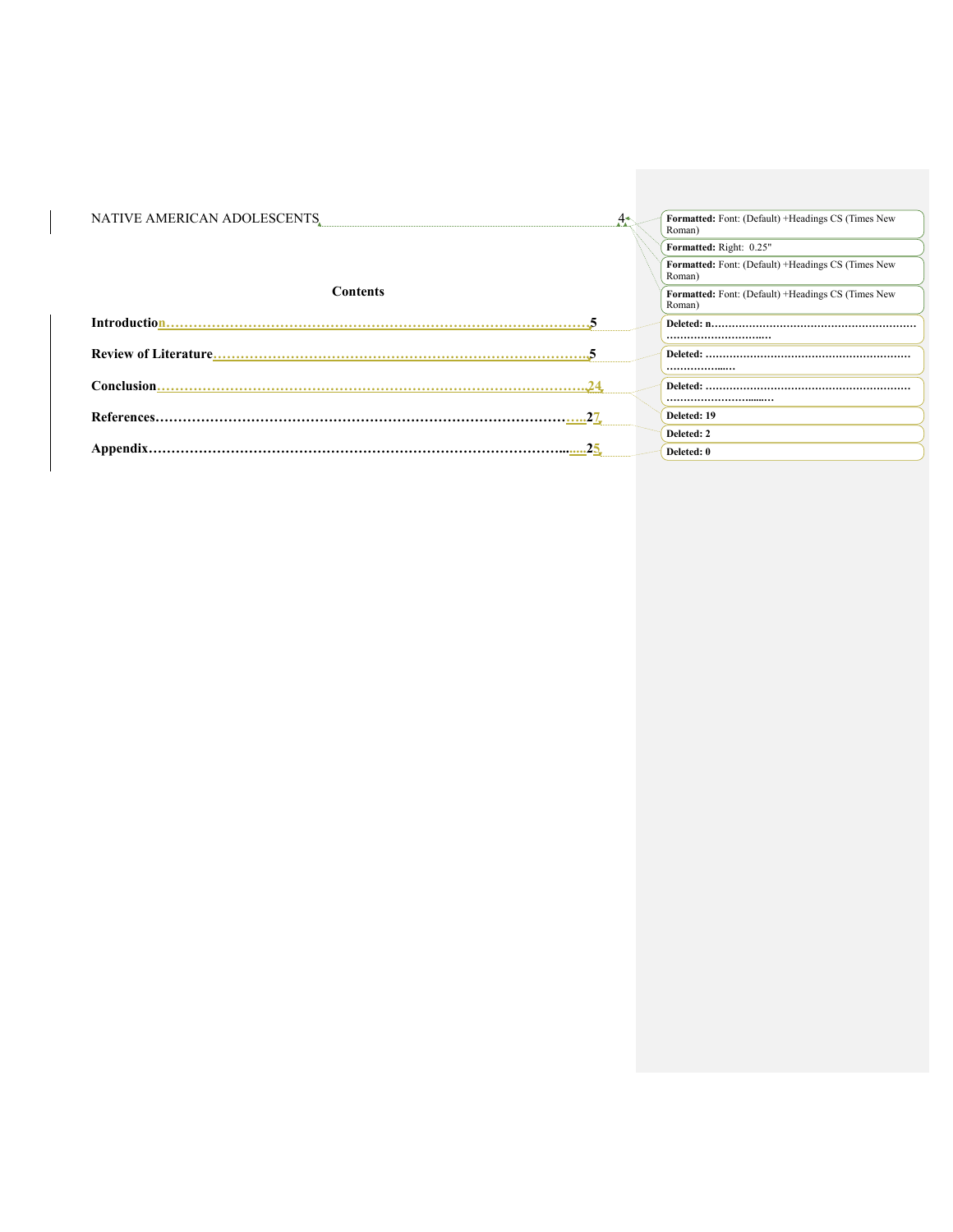#### **Introduction**

Native Americans make up about 5.2 million people in the United States (Garrett et. al, 2014). Over 566 Native American tribes are recognized by the federal government with 228 of the tribes being in Alaska, and 324 Native American reservations recognized by the federal government as well (Garrett et. al). The largest tribes in the United States are referred to as the Navajo, Cherokee, Choctaw, Sioux, Chippewa, Apache, Blackfeet, Iroquois, and Pueblo (Garrett et. al). Tribal members can be found on and off reservation land all across the country.

Native Americans have a young population, with 33.9% of the total population being under the age of 18, 30.9% are between 25 and 44 years of age, and only 5.6% are over the age of 65 (Garrett et. al). The medial age for Native Americans was only 31 in 2011, compared to the median age of the general US population which was 37 (Garrett et. al). Native American youth make up the largest portion of the general Native American population (Garrett et. al). This young group is the future of this population, thus the importance of gaining a better understanding of counseling techniques that better fit the specific needs.

#### **Literature Review**

Native Americans suffered greatly in the past and today's Native American youth still suffer from traumatic events that took place (Garrett et. al). Native American youth live in a world that is very different from their tribal cultures and are at a higher risk for adverse experiences like substance abuse, maltreatment, suicide, violence, accidental death, and mental health problems than peers of other ethnicities (Garrett et. al). In addition, many Native American youth are raised in communities suffering from poverty, violence, lower education levels, mental and physical health inequalities (Garrett et. al). Native Americans suffer from high rates of substance abuse, suicide, homicide, and mental health problems (Stumblingbear-Riddle

| Formatted: Right: 0.25"                                             |
|---------------------------------------------------------------------|
| <b>Formatted:</b> Font: (Default) +Headings CS (Times New<br>Roman) |
| <b>Formatted:</b> Font: (Default) +Headings CS (Times New<br>Roman) |
| <b>Formatted:</b> Font: (Default) +Headings CS (Times New<br>Roman) |
| Deleted: 3                                                          |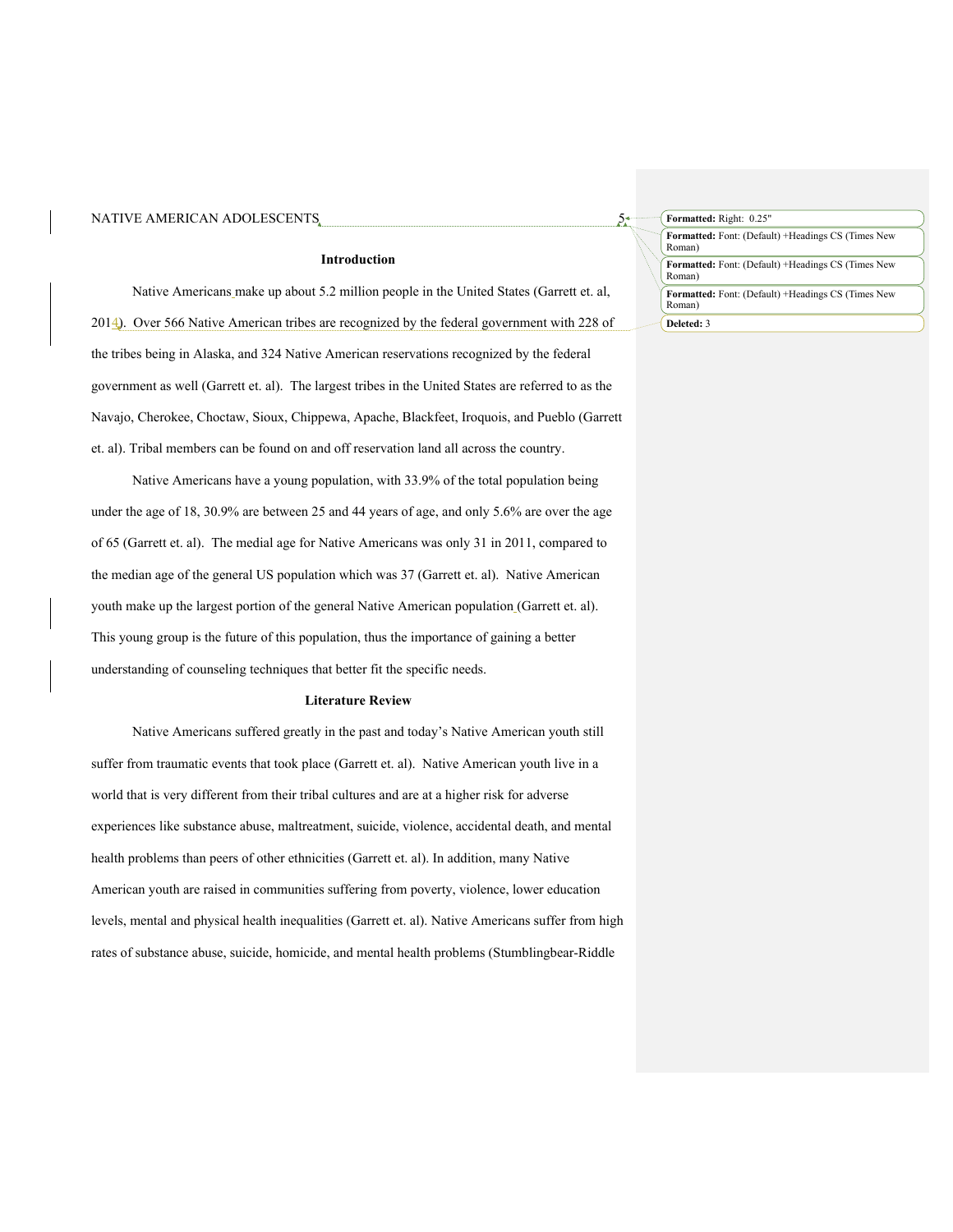& Romans,  $2012$ ) There are large disparities that exist between white students and students of color in education, with the largest inequalities existing for Native American students (Flugaur-Leavitt, 2017). About ninety percent of Native American students go to public schools, and they make up about 1.2 percent of public-school students nationally (National Congress of American Indians, 2018). Compared to their white peers in schools, Native American students' educational attainment and academic achievement is behind. Nationally, in grades four and eight Native American students have been the only population that has not improved math and reading scores in the last ten years. Few Native American youth go on to college as well as graduate from high school (National Congress of American Indians, 2018). In 2011, less than one-fourth of Native American students graduated from the Minneapolis Public Schools, with only 23.7 percent graduating (Flugaur-Leavitt). Low education levels can also impact life-expectancy. There is a positive correlation between life-expectancy and education attainment as it has been found that people with higher education attainment live longer than those without (Flugaur-Leavitt). The average life expectancy is 61.5 years for Native Americans, a nearly 20-year difference compared to the 81- year life expectancy of the white population (Flugaur-Leavitt). Helping Native American students in schools could truly then become life-changing for students. While the work of school counselors can have positive impacts, it is beneficial to understand the history of Native American students in schools and the interventions that have been proven to have positive impacts on this population.

#### **History of Native American Youth in Schools**

The history of Native American youth in schools is unpleasant and should not be forgotten. Between 1880 and 1930 Native children were removed from their families and tribal communities and put into residential schools to assimilate them (Evans-Campbell et al., 2012).

| Formatted: Right: 0.25"                                             |  |
|---------------------------------------------------------------------|--|
| <b>Formatted:</b> Font: (Default) +Headings CS (Times New<br>Roman) |  |
| <b>Formatted:</b> Font: (Default) +Headings CS (Times New<br>Roman) |  |
| <b>Formatted:</b> Font: (Default) +Headings CS (Times New<br>Roman) |  |

#### **Deleted:** public school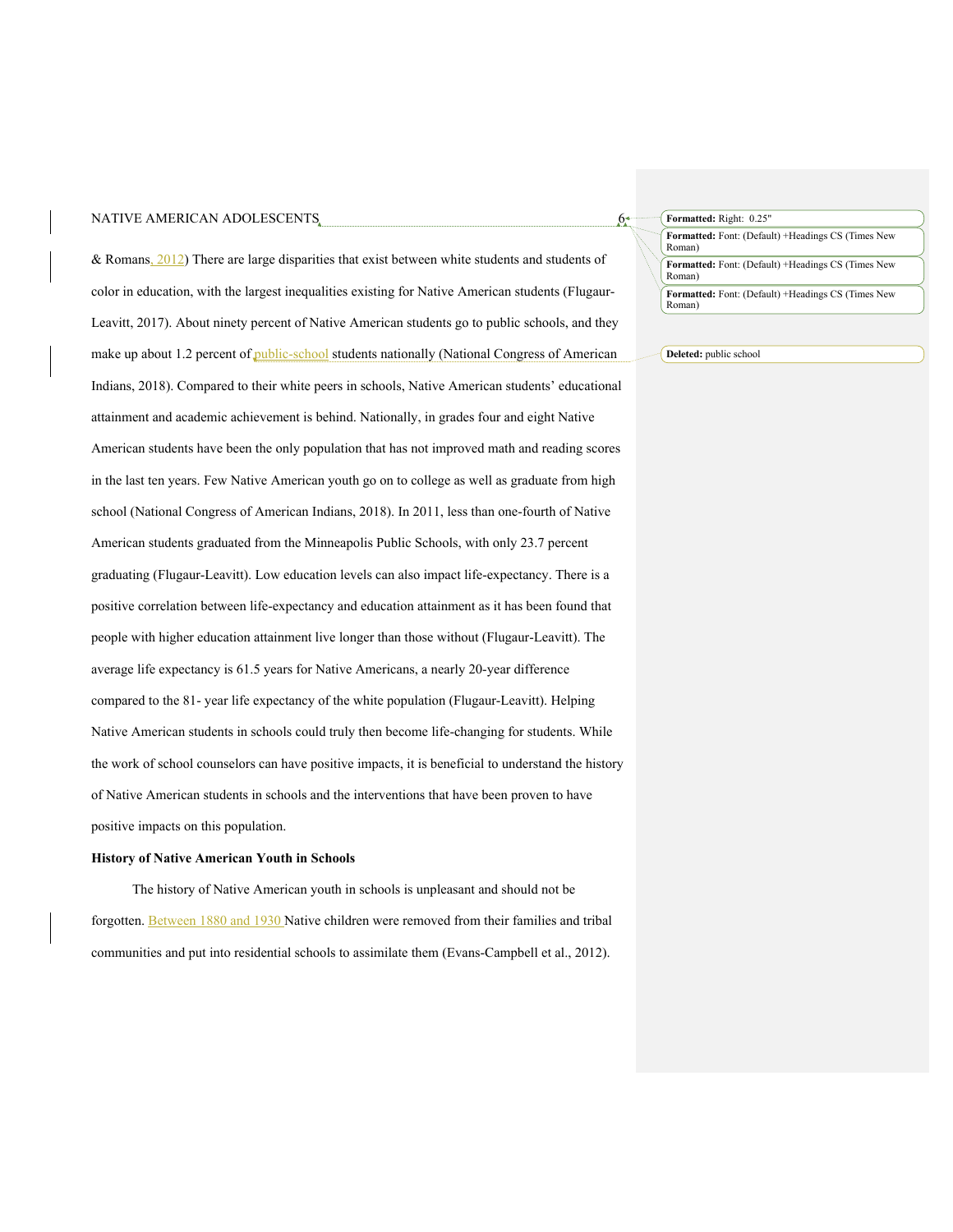Children were removed from their tribe as young as four years old and were often away for at least eight years (Garrett & Pichette, 2000). During the mid-1800s, tens of thousands of Native Americans and Alaska Natives were forced from their homelands and families (Evans-Campbell et al.). Thousands of Native American children were then forced into boarding schools off of reservations where their family members were moved and forced to live (Evans-Campbell et al.). This was the beginning of the "boarding school era," when almost half of all Native American and Native Alaskan children were moved into institutions, hundreds to thousands of miles away from family (Evans-Campbell et al.).

Assimilation schools began with Captain Richard H. Pratt, as he began the Carlisle Indian school in Pennsylvania. Pratt is quoted saying "Kill the Indian in him, and save the man" (Dawson, 2012, p. 83). Pratt created the system used for the federal off-reservation boarding schools (Dawson). The boarding schools were segregated from white students and restricted Native students from visiting their relatives or home (Dawson). To speed up the assimilation process, schools were established far from Native American communities and reservations (Dawson). Native American students were not allowed to engage in any cultural activity, including speaking their native language. Engaging in any such practices resulted in punishments (Evans-Campbell et al.). Many reports of child abuse and neglect taking place at the boarding school exist (Evans-Campbell et al.). Students were made to take on a completely new way of life with no family or role models (Evans-Campbell et al.). Students were forced to cut their hair, wear new clothes, and learn a foreign language (Garrett & Pichette, 2000). The Native children were forced to learn to read in English, farm, and practice the Christian religion (Dawson). All of this was done to "civilize" Native American children when they would not easily comply with White cultural standards (Garrett & Pichette). These practices caused

**Formatted:** Right: 0.25"

**Formatted:** Font: (Default) +Headings CS (Times New Roman)

**Formatted:** Font: (Default) +Headings CS (Times New Roman)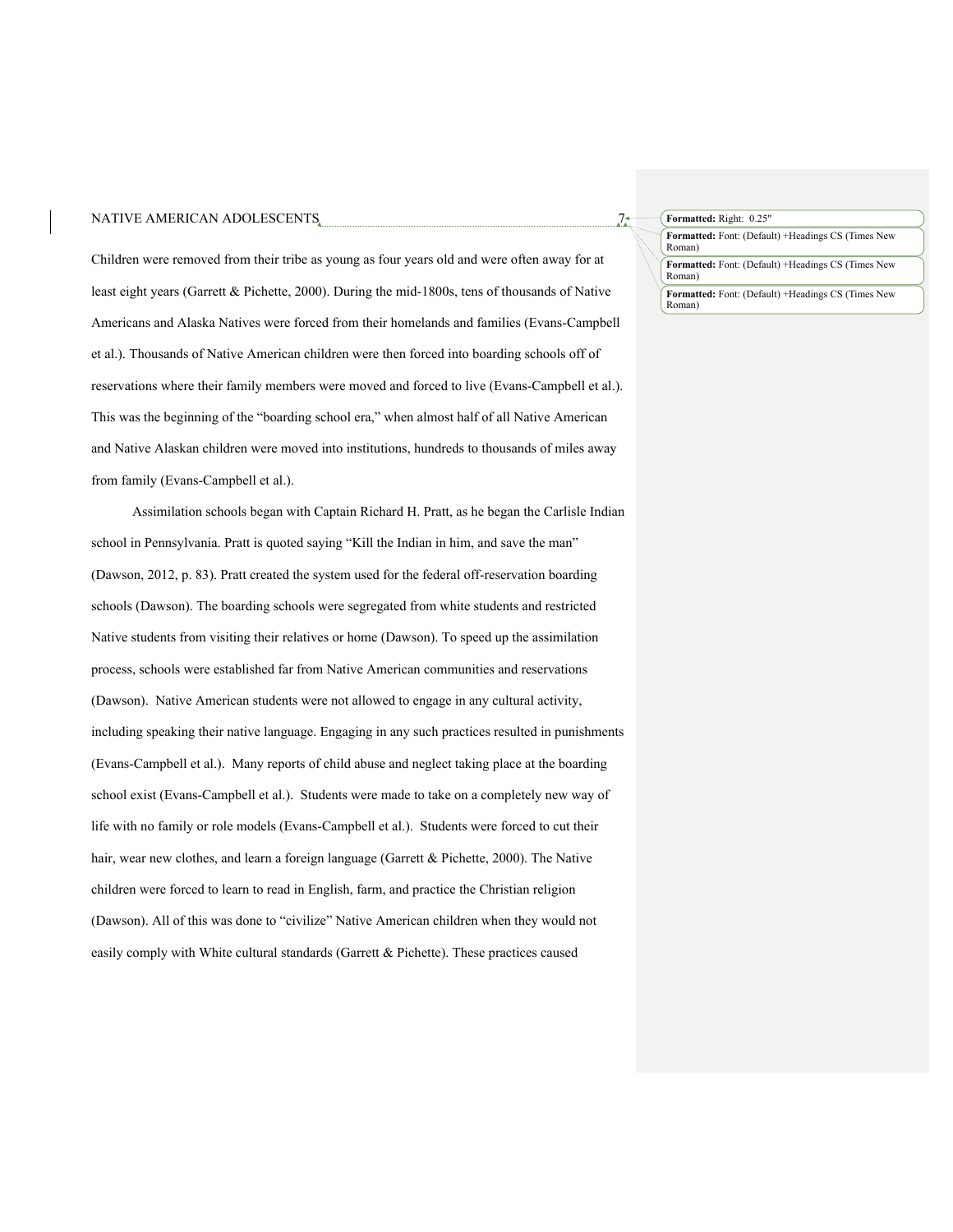intergenerational trauma and identity issues for many Native Americans (Garrett & Pichette, p.4). The history of Native American youth in schools is dark and laid a challenging foundation for Native American students in the school setting. However, Native American students deserve to be authentic and receive an education and counseling services that work in their best interest.

## **School Counseling Practice**

School counselors aim to work in the benefit of all students, including Native American students. School counselors "provide direct services to students, staff and community to facilitate self-understanding, interpersonal relationships, problem-solving and decision-making skills and responsibility in education, career and avocational development" (American School Counselor Association, 2019). The American School Counselor Association (ASCA) Professional Standards & Competencies state that school counselors are to understand and respect the culture, race, religion, of cultural, social and environmental impact on student success and opportunities. School counselors are to have a basic understanding of the communication systems, traditions, values, and customs of other races, religions, ethnicities, and nationalities, including Native Americans (American School Counselor Association). The work of school counselors includes understanding and explaining how cultural background affects student performance in school both in academics and in social/emotional behaviors (American School Counselor Association). The role of the school counselor is to also have high standards and expectations for all students, including Native American students, or students of any race, ethnicity, culture, economic, or social standing (American School Counselor Association).

It is essential and expected that school counselors respect the different cultures of their students. One way to show this respect and help students achieve the high standards expected of them is through counseling interventions that support students' culture. Native American

**Formatted:** Right: 0.25"

**Formatted:** Font: (Default) +Headings CS (Times New Roman)

**Formatted:** Font: (Default) +Headings CS (Times New Roman)

**Formatted:** Font: (Default) +Headings CS (Times New Roman)

## **Deleted:** year

**Deleted:** School counselors perform prevention work, remediation activities, and intervention (Wetsit, year).

#### **Deleted:** the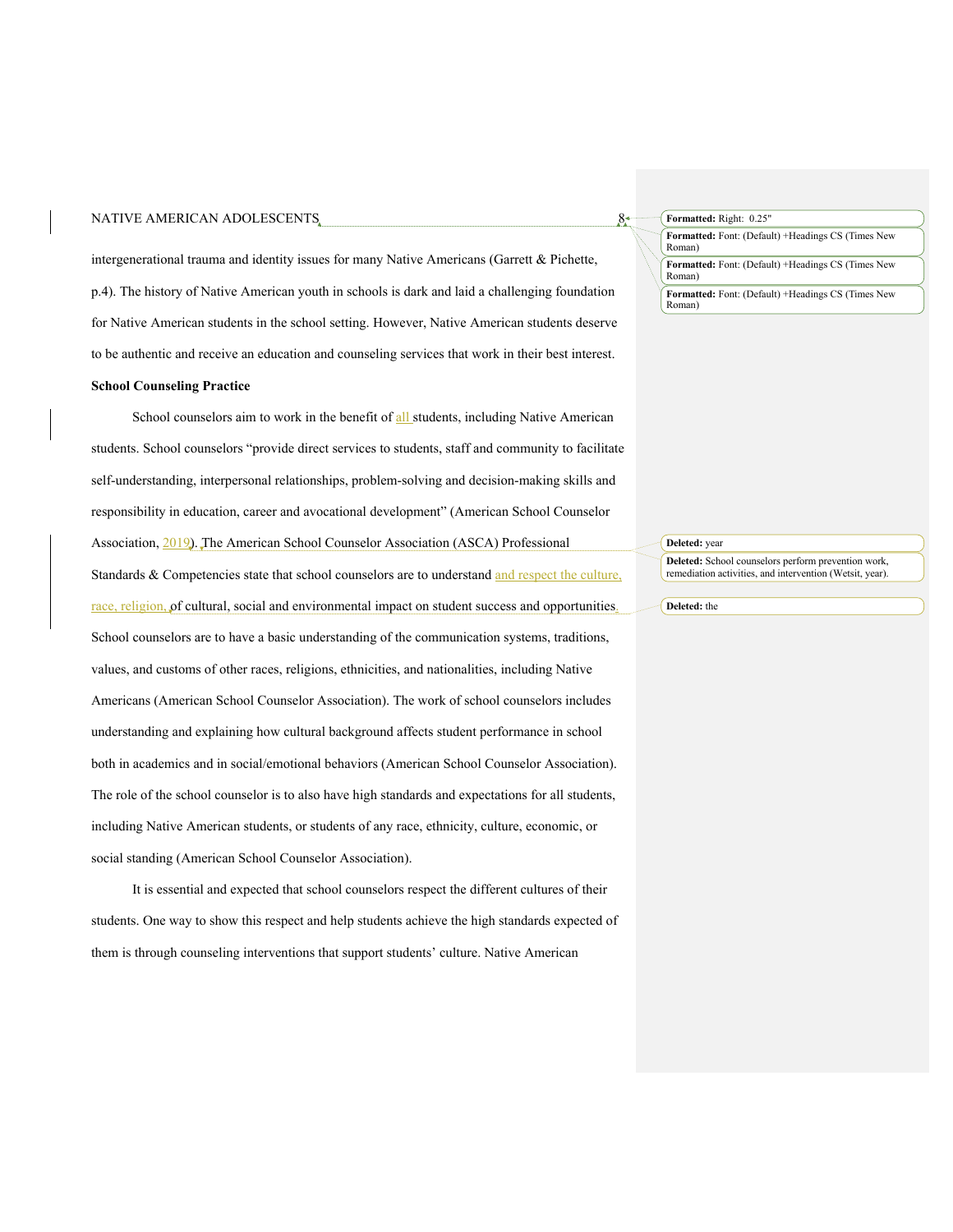students come from a rich culture with unique beliefs and traditions that are expected to be respected by school counselors. School counselors should respect, and gain understanding of the Native American students' culture and utilize research-based interventions proven to aid counseling efforts with the Native American population. Historically, assimilation schools worked to destroy the Native American way of life and change the Native American students (Garrett & Pichette, 2000). However, school counselors must respect the culture, tradition, and beliefs of their students and incorporate interventions that work well with the Native American way of life to be effective.

## **Counseling Interventions**

**Trauma-Informed schools**. Researchers have worked to explain the problems Native Americans face through psychological, sociocultural, and biological explanations (Stumblinger-Riddle & Romans). It has been thought that the historical trauma experienced by generations of Native Americans plays a major role in the issues they deal with today (Stumblinger-Riddle  $\&$ Romans). Trauma is any incident that is perceived as threatening to one's safety or integrity, and is sudden, shocking, or terrifying (Wiest-Stevenson & Lee, 2016). Whether an event is traumatic or not is determined by the individual, therefore what is considered traumatic to one individual may not be to another (Wiest-Stevenson & Lee). Native Americans have experienced multiple traumas including grief, loss, genocide, colonization, and assimilation (Stumblinger-Riddle & Romans). These historical traumas have resulted in intergenerational trauma, or trauma that is passed down generationally because they have not been grieved (Stumblinger-Riddle & Romans). Intergenerational trauma may cause the symptoms or problems experienced today by Native Americans. Stumblinger-Riddle and Romans stated that "unresolved emotional distress

| Formatted: Right: 0.25" |  |
|-------------------------|--|
|                         |  |

**Formatted:** Font: (Default) +Headings CS (Times New Roman)

**Formatted:** Font: (Default) +Headings CS (Times New Roman)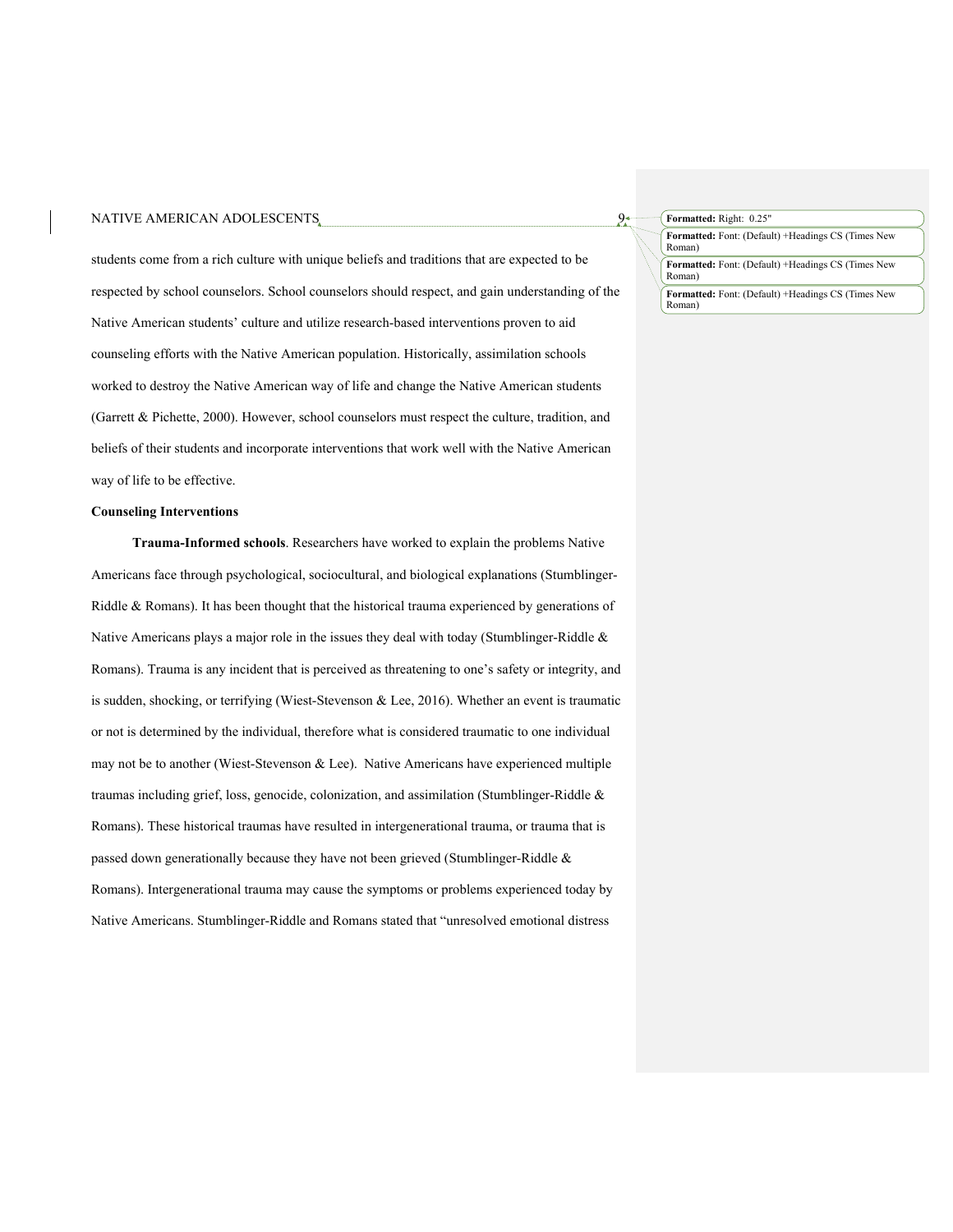## NATIVE AMERICAN ADOLESCENTS  $10<sup>4</sup>$ **Formatted:** Font: (Default) +Headings CS (Times New Roman) **Formatted:** Font: (Default) +Headings CS (Times New Roman) **Formatted:** Right: 0.25" **Formatted:** Font: (Default) +Headings CS (Times New Roman) may manifest itself in many of the seemingly chronic problems (e.g., alcoholism and suicide) that exist among American Indian adults and adolescents today" (p.2). Childhood trauma or trauma-related events has been found to impact development and learning and is linked with anti-social and delinquent behaviors (Black et al., 2012). A study by Burke et. al (2011) found that children were 32 times more likely to be receive a learning disability label if exposed to four or more traumas. Further, one in three children experiencing four or more traumatic events were more likely to experience Post Traumatic Stress Disorder (PTSD) symptoms (Wiest-Stevenson & Lee, 2016). These problems may be the result of deeper issues connected to historical trauma of the past (Stumblinger-Riddle & Romans). The trauma experienced by Native Americans during the time of assimilation schools may still be impacting Native Americans today. A study by Evans-Campbell et. al (2012) found that Native Americans who "attended boarding schools were

than once in the past year" (p.425). This research suggests that trauma from boarding school may influence intergenerational health and mental health outcomes on American Indian/Alaskan Native people. The physical health and mental health of later generations may be impacted by such traumatic events like attending assimilation schools (Evans-Campbell et. al). Further, it was found that Native Americans raised by someone who attended a boarding school were "significantly more likely than others to report having experienced suicidal thoughts at some point" (p.426). These same participants were found to be more likely to experience symptoms of

significantly more likely to be living with an alcohol disorder and to have used illicit drugs more

Intergenerational trauma from historical emotional events like attending assimilation schools may be affecting Native American adolescents in school as well. Flugaur-Leavitt (2017)

Post-traumatic stress disorder (PTSD) and generalized anxiety symptoms (Evans-Campbell).

**Deleted:** "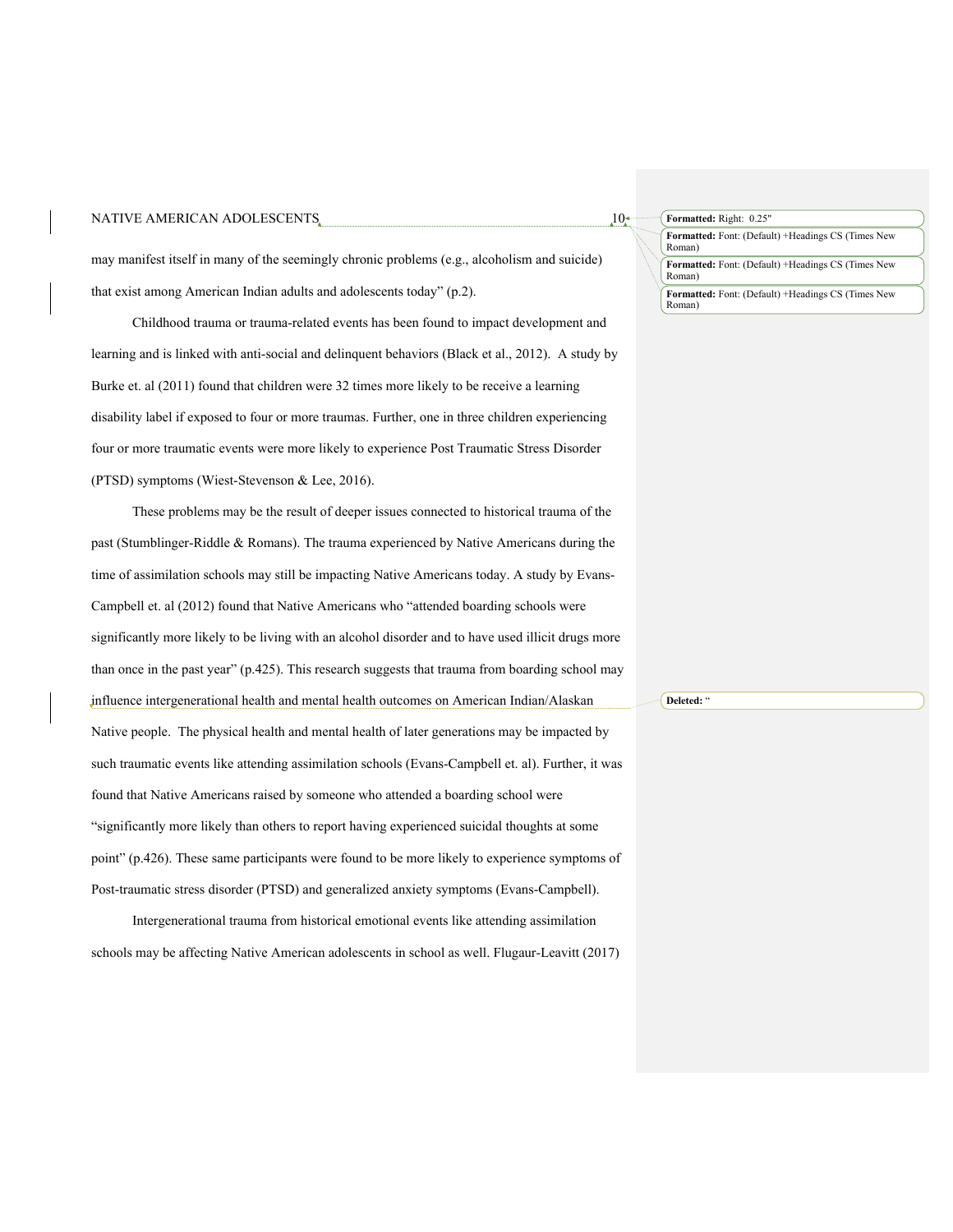#### NATIVE AMERICAN ADOLESCENTS  $11<sub>1</sub>$

stated that "public schools represent centuries of oppression, genocide, and the historical trauma of the Indian boarding schools, which stripped Native children of their families, culture, and language" (p.188). To help students dealing with trauma, schools can adopt trauma informed models and practices Trauma-informed practices in schools can positively change educational outcomes and trauma-informed schools can help better support the needs of Native American students (Flugaur-Leavitt). When students' needs are met they are more likely to experience educational success. One school social worker trained her staff on trauma and adverse childhood experiences, which resulted in an increase in the use of mindfulness practices, calming strategies, and restorative practices in the classroom. This helped students learn to practice self-regulation and repair relationships with students (Flugaur-Leavitt). In a trauma informed school, staff is aware of the symptoms of trauma such as self-isolation, attention deficit and hyperactivity, and aggression, which can lead to difficulties both schoolwide and for individuals (Frydman & Mayor). Trauma and exposure to trauma has also been associated with higher rates of special education placement, absenteeism, and grade retention, as well as lower academic performance, cognitive functioning, and school connectedness (McIntyre, Baker, & Overstreet). Providing staff information about trauma and trauma informed approaches may improve the level of motivation and enthusiasm of teachers to implement such approaches (McIntyre, Baker, & Overstreet).

One approach to trauma-informed schools is the Animating Learning by Integrating and Validating Experience (ALIVE) model which is based on a public health framework (Frydman & Mayor). The ALIVE model focuses on psychoeducation, cognitive differentiation practices, and stress reduction techniques to encourage academic progress and socioemotional development (Frydman & Mayor). The aim of utilizing the ALIVE model is to provide interventions that

**Formatted:** Right: 0.25"

**Formatted:** Font: (Default) +Headings CS (Times New Roman)

**Formatted:** Font: (Default) +Headings CS (Times New Roman)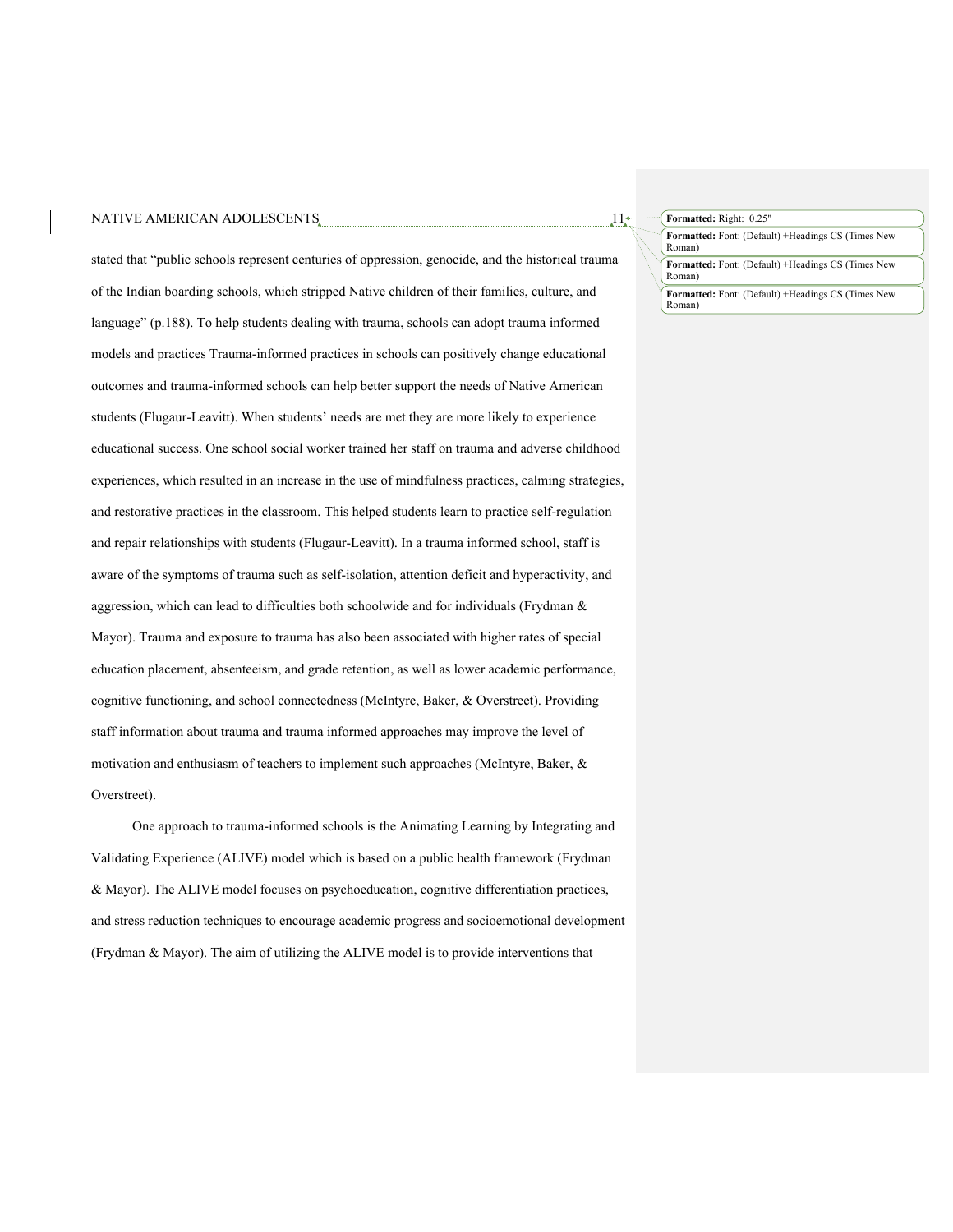#### NATIVE AMERICAN ADOLESCENTS  $12<sup>*</sup>$

promote prevention and early identification of underlying causes of cognitive, emotional, and social maladjustment (Frydman & Mayor). The model begins with psychoeducation discussions with all students on trauma and how it impacts social, emotional, academic, and cognitive domains (Frydman & Mayor). The discussions are followed by informal assessments that aim to identify students that need further support (Frydman & Mayor). After assessing which students require more support, one-on-one counseling is provided to students to discuss students' adverse experiences and how the trauma may be affecting their behaviors or performance in schools (Frydman & Mayor). School counselors can provide this counseling to students and encourage fellow educators to better understand trauma and how trauma-informed practices can improve school climate.

**Strength-based and resiliency practices.** Today's Native American adolescents face challenges in life but have strengths that help them through just as their ancestors did in the past living through forced relocation, genocide, and racism (Garrett et al.). Garrett et al. (2014) stated that "today, the Native American population is not just surviving, but thriving many areas" (p. 472). The literature about Native Americans often focuses on the challenges and struggles of the population rather than the strength and resilience of the group (Garrett et al.). However, it is important to acknowledge the many strengths of this population, this can be especially effective in counseling (Garrett et al.). "The strength-based perspective has been utilized in the fields of counseling, psychology, social work, and nursing for some time" (Rountree and Smith, 2016, p. 217). Strength-based counseling is a perspective that uses ideas and techniques that are still growing, but it has been found to be effective (Garrett et al.). A major factor of the strengthbased approach is to empower clients or students by focusing on their positive traits and innate strengths instead of their problems (Rountree and Smith). The power of this approach comes

**Formatted:** Font: (Default) +Headings CS (Times New Roman)

**Formatted:** Right: 0.25"

**Formatted:** Font: (Default) +Headings CS (Times New Roman)

| Deleted: Tlanusta |
|-------------------|
| Deleted: Tlanusta |
| Deleted: 3        |
|                   |
|                   |
|                   |
| Deleted: Tlanusta |
|                   |
|                   |
|                   |
| Deleted: Tlanusta |
|                   |
|                   |
|                   |
|                   |
|                   |
| Deleted: Tlanusta |
|                   |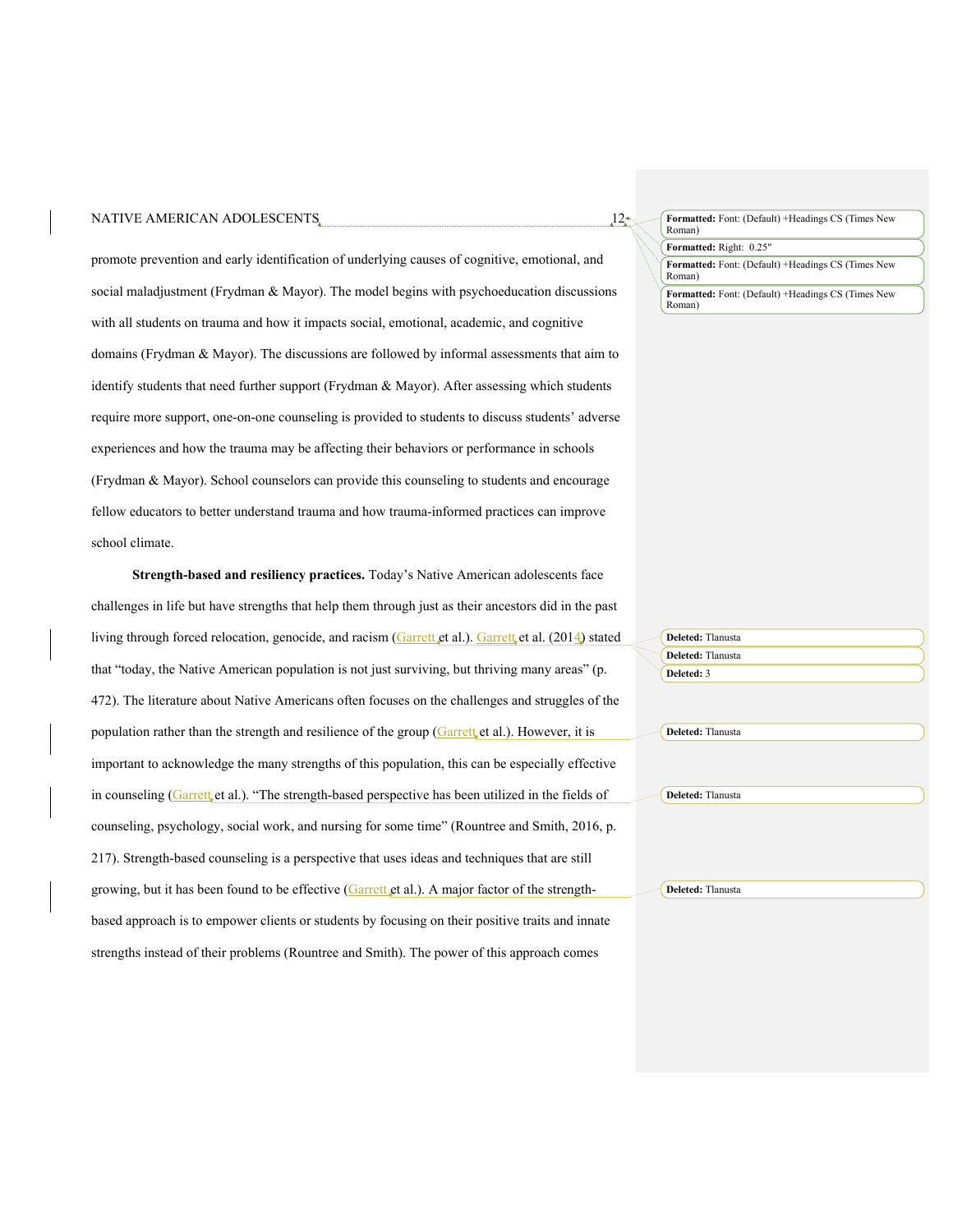#### NATIVE AMERICAN ADOLESCENTS  $13<sub>z</sub>$

from empowering clients or students with the right to heal, create healthy alliances, and help their environment (Garrett et al.). Identifying strengths and empowering clients and students is important, while acknowledging the hardships and risk factors faced by this population including higher rates of suicide, alcoholism, and poverty (Garrett et al.). Utilizing this approach will require a balance between acknowledging the difficult past of Native American ancestors and the racism they still face today with the many strengths of this culture and the individual at hand.

Resiliency has been defined as "a dynamic process that enables the individual to respond or adapt under adverse situations" (Stumblingbear-Riddle and Romans, p.2). Approximately 50- 70% of adolescents who identified as being at-risk were resilient despite facing adversity (Stumblingbear-Riddle and Romans,). Recent research on resiliency has begun to include culture's role in how resiliency affects different groups of people (Stumblingbear-Riddle and Romans,). While cultural resilience is a newer term, Native Americans have practiced resiliency for years, long before the term was coined, as they have been long been confident in the gifts of their people (Garrett et al.). Due to the hardships of the past that Native Americans were forced to endure, they had to be resilient. Recognizing this resiliency could be a beneficial strategy when working with Native American students as it would help students identify strategies that have worked in the past that could help again in the present or future. Garrett et al. (2014) found that resilience theory used in conjunction with a strength-based approach may be a good tool for researchers and helping professionals to adopt when striving to understand and work with a Native American population.

Strength-based counseling may look different for Native American students than it would for students of other ethnicities as Native Americans have been taught strength and resiliency by their elders (Garrett et al.). In Native American culture, it is taught by the elders that children are

**Formatted:** Font: (Default) +Headings CS (Times New Roman) **Formatted:** Font: (Default) +Headings CS (Times New Roman) **Formatted:** Right: 0.25" **Formatted:** Font: (Default) +Headings CS (Times New Roman)

**Deleted:** alocoholism

| Deleted: 3                |
|---------------------------|
| Deleted: stated           |
| Deleted: "                |
| Deleted: perspective      |
| Deleted: match            |
| Deleted: endeavoring      |
| Deleted: 1                |
| Deleted: "                |
| <b>Deleted:</b> (p. 472). |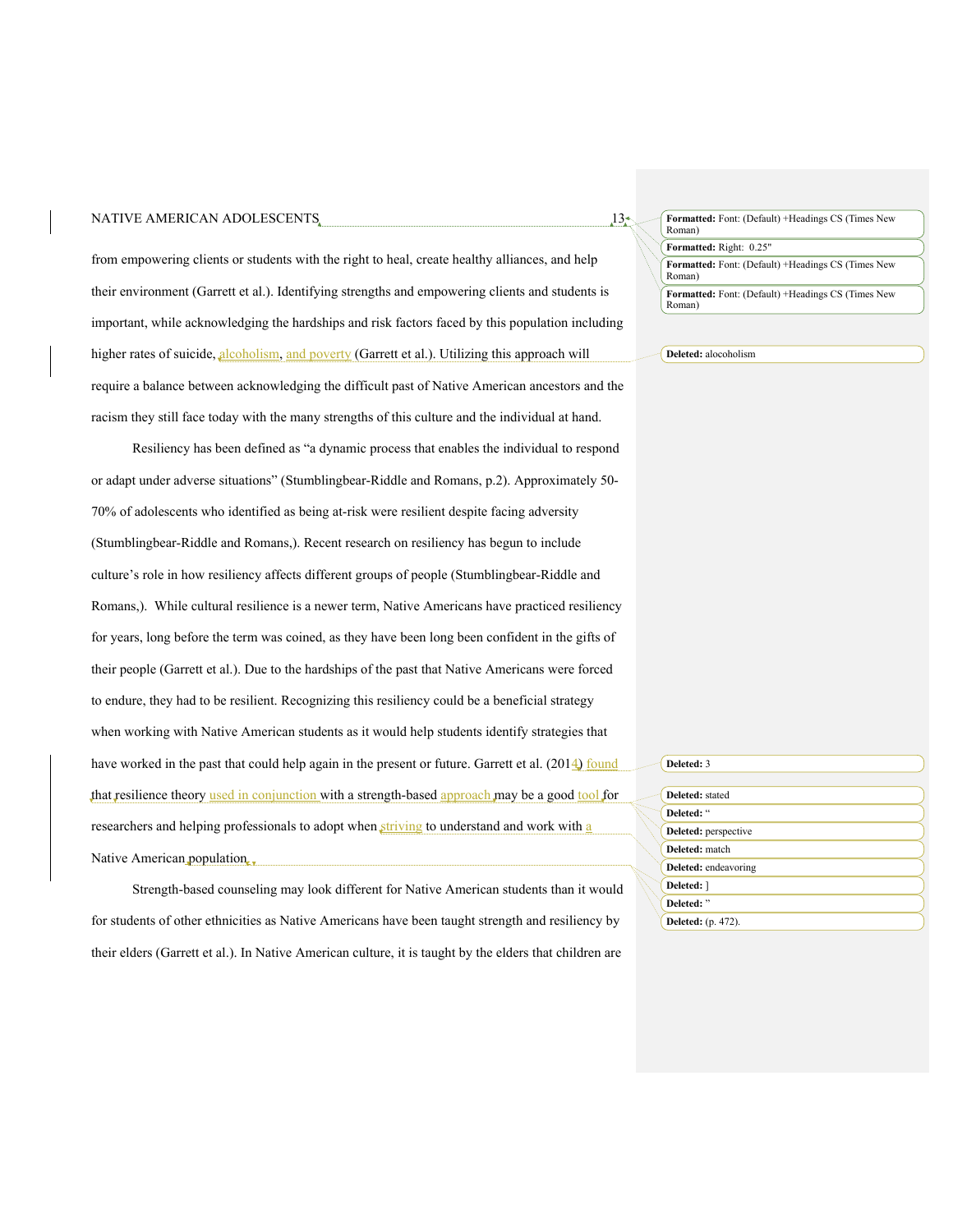### NATIVE AMERICAN ADOLESCENTS  $14<sub>1</sub>$

"gifts from the Creator" and the family and community, including the school, are responsible for nurturing them (Garrett et al., p. 472). In contrast, conventional organizations and researchers in the U.S. have historically reported on the deficits of the Native American population based on cause and effect (Rountree and Smith, 2016). This has resulted in policies and practices that do not consider the strengths of the population that effect their well-being (Rountree and Smith).

Utilizing strengths in counseling practice, especially those described by Indigenous communities, will provide more insight into the well-being of the population (Rountree and Smith). This could not only benefit clients and students, but also lead policymakers to find more meaningful solutions to problems (Rountree and Smith). Using strength-based and resiliency practices in a school counseling practice that are connected to the Native American culture and specific culture of the tribe you are working with could be beneficial for Native American students. For example, counseling a Native American student and discussing resiliency and the cultural resiliency of their ancestors could foster a better outcome for the student. Using strengthbased and resiliency practices would allow the student to see and understand their assets and what they are good at, which can help them improve their weaknesses and make strategies for the future.

**Indigenous ways of knowing.** Indigenous Ways of Knowing (IWOK) are defined as "a multidimensional body of lived experiences that informs and sustains people who make their homes in a local area and always takes into account the current socio-political colonial power dimensions of the Western world" (Garrett et al., 2014, p. 474). Understanding the multidimensional experiences of Native Americans in today's society is critical to working with this population (Garrett et al.). It is important to know the history that has taken place and cultural loss experienced by Native Americans (Garrett et al.). However, it is also extremely **Deleted:** 3

### **Formatted:** Font: (Default) +Headings CS (Times New Roman) **Formatted:** Right: 0.25" **Formatted:** Font: (Default) +Headings CS (Times New Roman)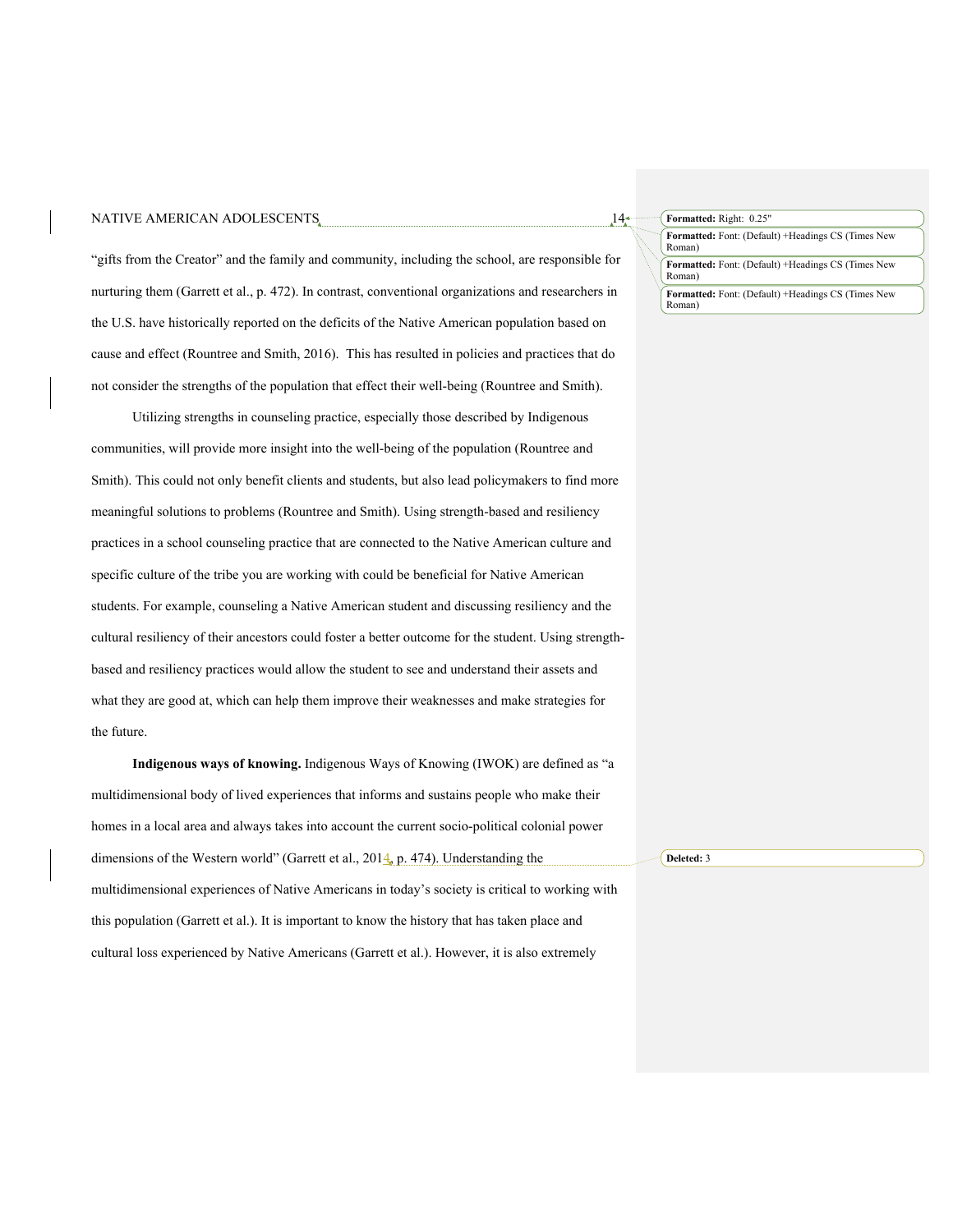#### NATIVE AMERICAN ADOLESCENTS  $15<sup>*</sup>$

important that no assumptions be made about the client's experience (Garrett et al.). Applying many of the typical counseling theories and models without considering Native American culture would not be as beneficial for the well-being of Native American youth (Garrett et al.). The concept of IWOK is important to consider in counseling work with Native American adolescents as it could improve the relationship, which could in turn improve the overall experience.

A main focus of IWOK should be for the helping process to encourage Native American clients to increase one's engagement and awareness of nature, a basic construct of health and well-being (Garrett et al.). Native Americans built a strong relationship with nature that is heavily involved in their beliefs and value system and speaks on harmony and balance (Garrett et al.). "From the perspective of the IWOK, the true purpose of the helping process would be to promote engagement in activities that increase one's awareness of nature as a basic and fundamental construct of health and being well" (Garrett et al., p. 474).

A major component of Native American culture is maintaining a balance between body, mind and spirit, which will bring harmony (Hunter and Sawyer, 2006) It is important for school counselors to acknowledge this aspect of Native American culture, albeit different from typical mainstream American mindset, perhaps it may be beneficial to include in counseling sessions. School counselors can encourage Native American students to incorporate nature into their lives and even find resources for them. One strategy that could be utilized is Pet Therapy, which ties into the Native American idea of being one with nature and all beings (Hunter and Sawyer). Hunter and Sawyer stated that "through interaction with animals, children learn to understand not only the feelings and needs of animals but also the feeling and needs of fellow human beings" (p.238). Pet therapy has been found to help increase self-esteem, empathy and autonomy for children, while lessening feelings of alienation (Hunter and Sawyer, p.239). School counselors

**Formatted:** Right: 0.25"

**Formatted:** Font: (Default) +Headings CS (Times New Roman)

**Formatted:** Font: (Default) +Headings CS (Times New Roman)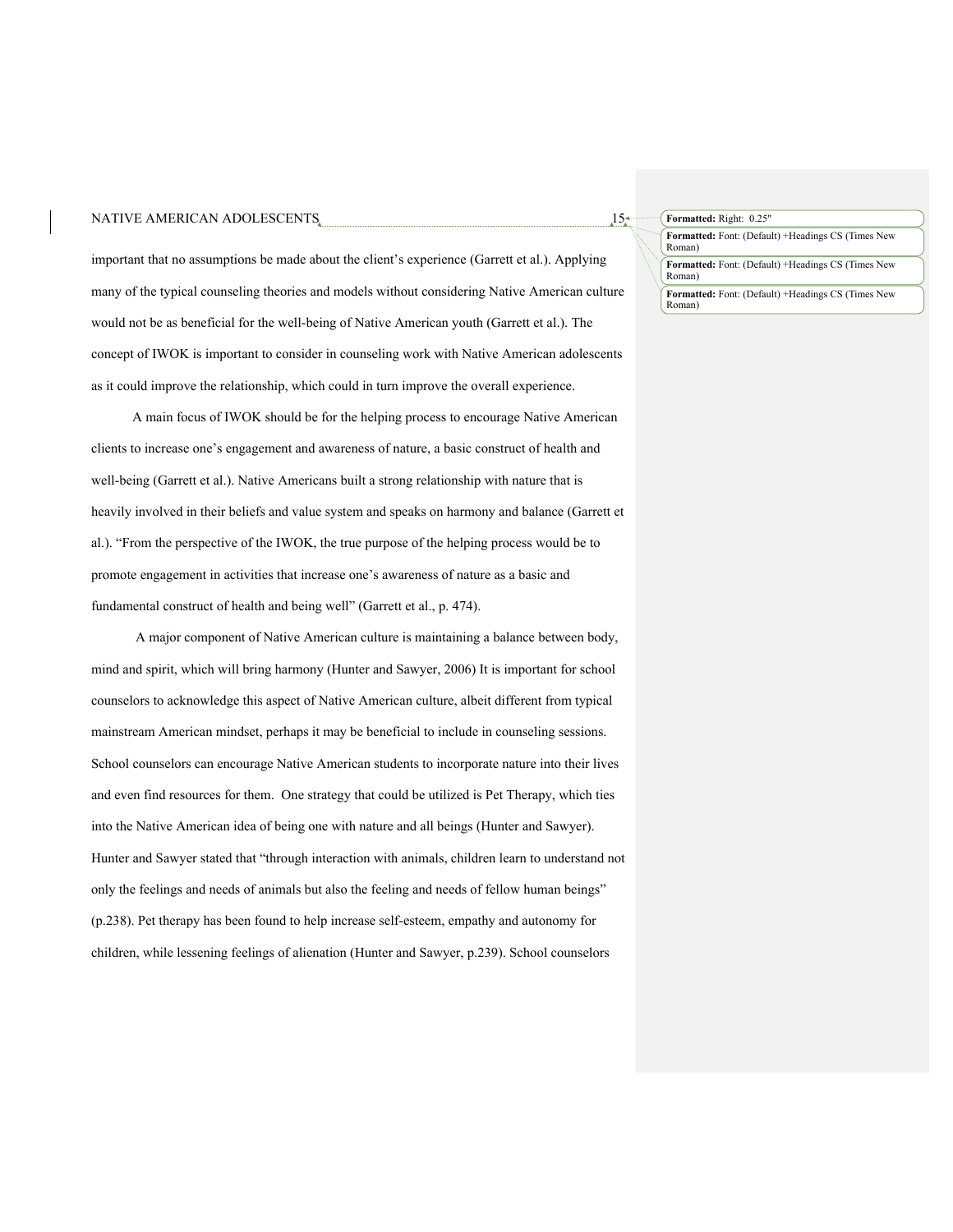#### NATIVE AMERICAN ADOLESCENTS  $16<sup>*</sup>$

can encourage students who own pets to spend time with them and see the positives of having an animal around. Hunter and Sawyer stated, "counselors and teachers can promote nurturance by keeping pets in the classroom and in the counseling center" (p. 239). Schools may also be able to incorporate therapy dogs to reduce student stress, which could be beneficial for Native American students as well. The love from animals can provide lonely children with love, teach positive affection, and help students learn to read nonverbal cues (Hunter and Sawyer). Pet therapy is just one strategy of helping Native American students connect to their culture in schools.

Nature therapy is another strategy that could be used with Native American students (Hunter and Sawyer). This could consist of gardening or helping the environment like yardwork or cleaning a park. Helping children interact with nature "allows modern day children to acquire the mastery that their Native American peers were able to achieve naturally" (Hunter and Sawyer, p. 240). Connecting students to nature can both connect them to their traditional practices as well as help them develop healthy coping strategies for the present and future.

Another important aspect of IWOK is to understand the difference in perspectives between Native American culture and Mainstream American society. In Native American culture, it is desirable to be in harmony with nature, while in Mainstream American society, it is viewed that humans have power over nature (Garrett et al.). Acknowledging cultural differences like this are important in counseling sessions, even in a school setting.

Additional example and significant aspect of IWOK for school counselors to understand is the importance of the tribal community (Garrett et al.). "The tribe is an interdependent system of people who perceive themselves to be connected members of the greater whole (i.e. the tribe) rather than to be a whole consisting of individual parts (Garrett et al., p. 474). Cultural identity is embedded in the tribal community and membership for many Native American people (Garrett et **Formatted:** Right: 0.25"

**Formatted:** Font: (Default) +Headings CS (Times New Roman)

**Formatted:** Font: (Default) +Headings CS (Times New Roman)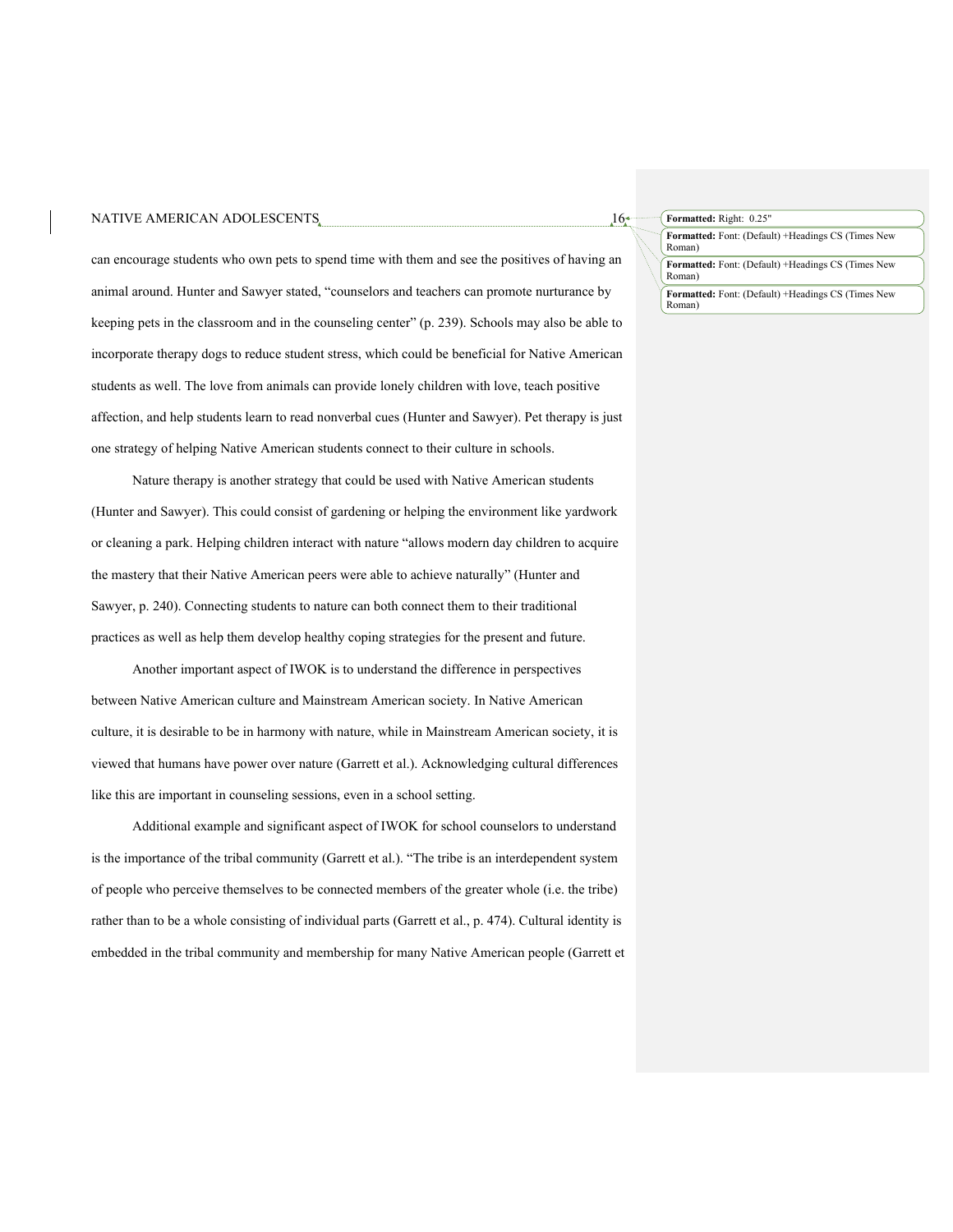#### NATIVE AMERICAN ADOLESCENTS  $17<sub>z</sub>$

al.). The tribal community is considered more central than personal achievements, material possessions, and financial or social status (Garrett et al.). Another difference between Mainstream American society and Native American culture is that for Native Americans it is not what you do or what you have that makes it who you are, "who you are is where you come from" (Garrett et al., p. 474). It is essential for school counselors who do not come from a collectivist culture to acknowledge this concept when working with Native American students and to better understand their different worldview and values.

Spirituality is another essential part of IWOK, as Native American adolescents may practice traditional tribal belief systems or any number of religion or spiritual belief system (Garrett et al.). Understanding the basics of traditional Native spiritual practices could be beneficial for any school counselor working with a Native American student. School counselors can encourage students to engage in spiritual practices that add positivity to their life, as well as ask students to share information with them about their spiritual practices. This can build rapport and help students engage in healthy coping practices.

**Mindfulness- Based Interventions.** Throughout the last decade mindfulness- based interventions (MBIs) have become more popular in schools (Renshaw & Cook, 2017). Mindfulness is nonjudgmentally and purposefully being in the present moment and paying attention in a specific way (Renshaw & Cook). Mindfulness is the ability to concentrate on stimuli in the moment without reacting or judging (Le and Gobert, 2015). These stimuli could include experiences, thoughts, events, or sensory phenomena (Le and Gobert). Mindfulness requires self-regulation of thoughts and the ability to focus on what is happening in the here and now while being positive and purposeful when responding to these feelings (Renshaw & Cook). Renshaw and Cook suggest using this in schools with language that children can understand, **Deleted: Moved (insertion) [1] Deleted:** attention **Deleted:** and **Deleted:** of **Deleted:** how one responds to what is happening in the here and now …

#### **Formatted:** Font: (Default) +Headings CS (Times New Roman)

**Formatted:** Right: 0.25"

**Formatted:** Font: (Default) +Headings CS (Times New Roman)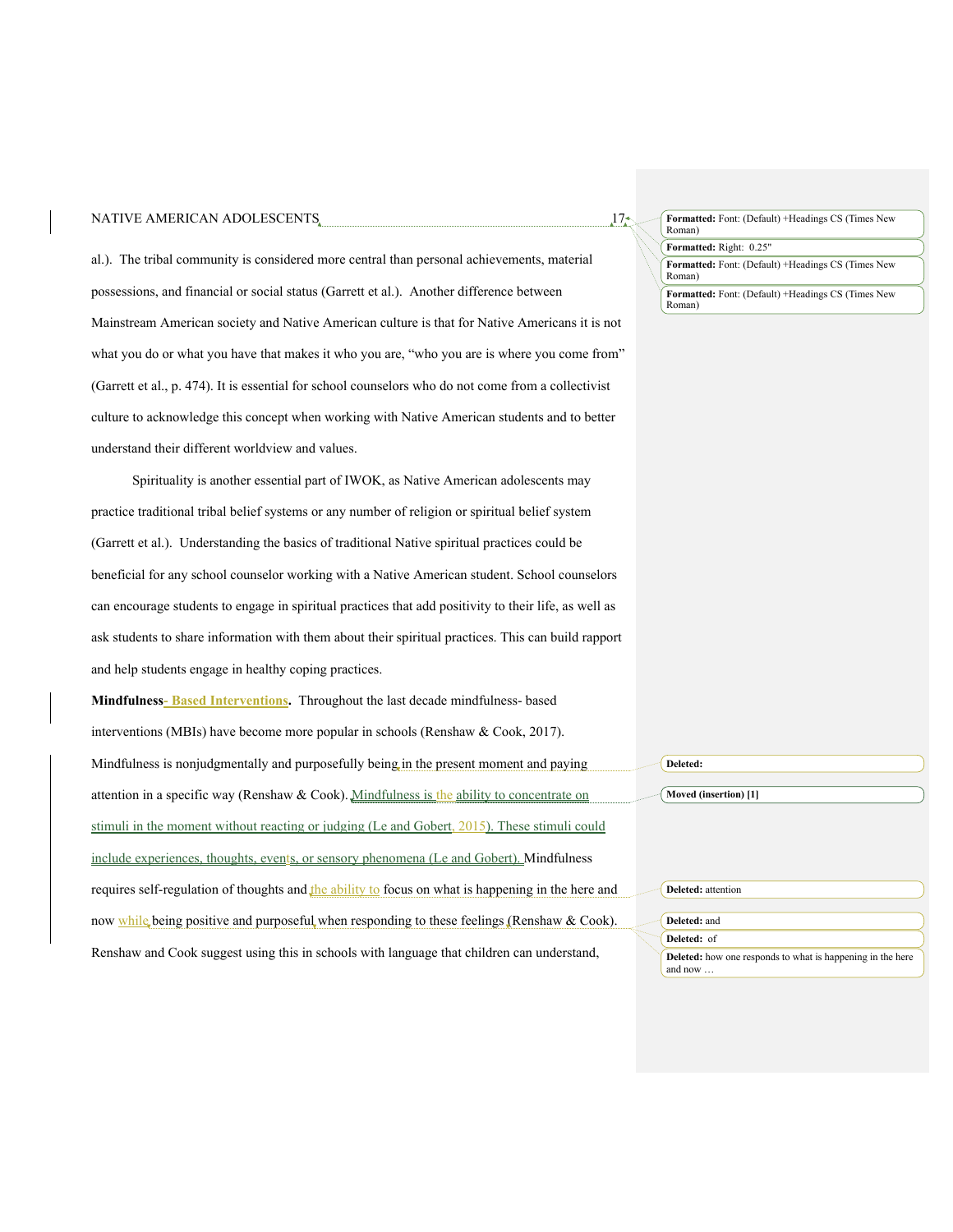| $18-$<br>NATIVE AMERICAN ADOLESCENTS                                                               | Formatted: Font: (Defaul<br>Roman)  |
|----------------------------------------------------------------------------------------------------|-------------------------------------|
|                                                                                                    | Formatted: Right: 0.25"             |
| such as asking "what is happening with you at this moment and $\mu$ re you being kind and friendly | Formatted: Font: (Default<br>Roman) |
| to thoughts and feelings today?".                                                                  | Formatted: Font: (Default<br>Roman) |

Mindfulness can be conceptualized as a skill set that students can learn (Renshaw & Cook). Mindfulness skills can help students cope by creating a therapeutic effect and reducing stress (Renshaw & Cook). Examples of MBIs include mindful breathing or a mindful body scan exercise, where one focuses on how each part of the body feels and then relaxes the muscles (Rensahw & Cook).

A study by Le and Gobert (2015) looked at the impact of using mindfulness techniques and suicide prevention for Native American youth. Native American youth are 2.5 times higher than the national average for suicide and the highest suicide rate of any cultural or ethnic group (Le and Gobert,). Programs for suicide prevention for Native American youth are extremely limited (Le and Gobert). Native American adolescents are at such a high risk for suicide due to the accumulation of intergenerational and historical trauma, family substance abuse, high poverty rates, unemployment, alcohol and dependency disorders (Le and Gobert). Mindfulness has been found to potentially be effective for suicide prevention as it helps individuals identify and manage self-destructive thoughts and emotions. People with suicidal tendencies typically have a more difficult time with emotion regulation (Le and Gobert). In over 125 clinical randomized trials mindfulness has been found to be effective for mental health conditions like anxiety, depression, and physical ailments (Le and Gobert).

It is believed that individuals that are not connected to their own inner wisdom and spiritual ground are more likely to suffer (Le and Gobert). Native Americans with a strong commitment to their native spirituality exhibit significantly less suicidal behavior than their peers (Le and Gobert) Mindfulness appears to be somewhat consistent with Native American spiritual

| Formatted: Font: (Default) +Headings CS (Times New<br>Roman) |
|--------------------------------------------------------------|
| Formatted: Right: 0.25"                                      |
| Formatted: Font: (Default) +Headings CS (Times New<br>Roman) |
| Formatted: Font: (Default) +Headings CS (Times New<br>Roman) |
| Formatted: Font: Italic                                      |
| <b>Formatted:</b> Font: Italic                               |
| Formatted: Font: Italic                                      |

**Deleted:** 3

| <b>Moved up [1]:</b> Mindfulness is ability to concentrate on<br>stimuli in the moment without reacting or judging (Le and<br>Gobert). These stimuli could include experiences, thoughts,<br>evens, or sensory phenomena (Le and Gobert). |
|-------------------------------------------------------------------------------------------------------------------------------------------------------------------------------------------------------------------------------------------|
| Deleted: and                                                                                                                                                                                                                              |
| Deleted: ¶                                                                                                                                                                                                                                |
| Deleted: I                                                                                                                                                                                                                                |
| Deleted: "                                                                                                                                                                                                                                |
| Deleted: who have a                                                                                                                                                                                                                       |
| Deleted: and                                                                                                                                                                                                                              |
| Deleted: ted                                                                                                                                                                                                                              |
| Deleted: relationship                                                                                                                                                                                                                     |
| Deleted: "                                                                                                                                                                                                                                |
| Deleted: , p.?                                                                                                                                                                                                                            |
| Deleted: practices of                                                                                                                                                                                                                     |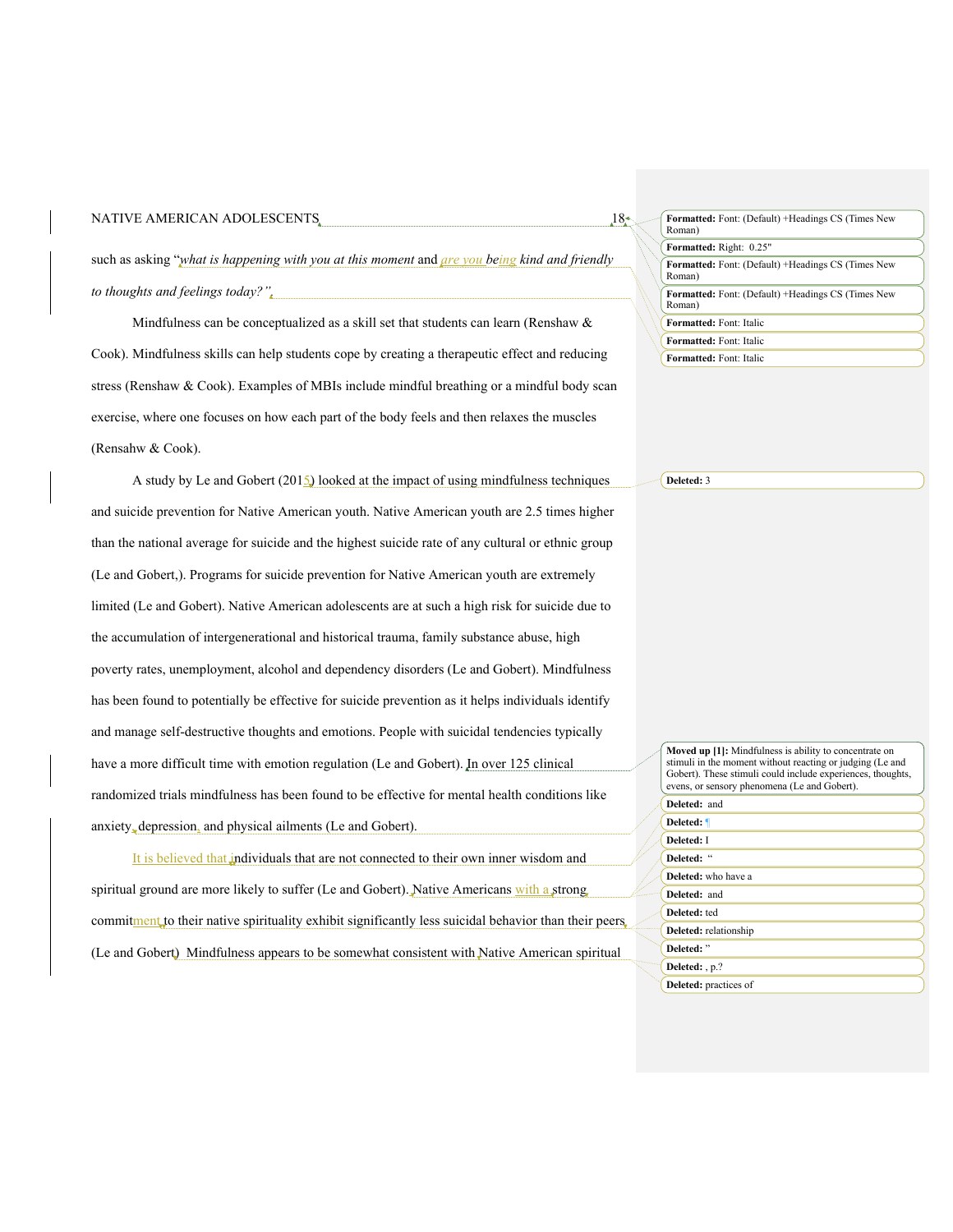| NATIVE AMERICAN ADOLESCENTS                                                                       | 19.4 | Formatted: Font: (Default) +Headings CS (Times New           |
|---------------------------------------------------------------------------------------------------|------|--------------------------------------------------------------|
|                                                                                                   |      | Roman)<br>Formatted: Right: 0.25"                            |
| practices and ways of being (Le and Gobert). Le and Gobert $(2015)$ found that mindfulness could  |      | Formatted: Font: (Default) +Headings CS (Times New<br>Roman) |
| become a possible way for youth to connect to their inner wisdom and to the traditional, ways of  |      | Formatted: Font: (Default) +Headings CS (Times New<br>Roman) |
| being found within their tribe (Le and Gober). Le and Gobert further stated that mindfulness      |      |                                                              |
| could be useful a suicide prevention strategy for Native American youth because it is consistent  |      |                                                              |
| with Native American spirituality practices (Le and Gobert).                                      |      | Deleted: in certain ways                                     |
| Mindfulness-based interventions being used in schools can be used with Native American            |      |                                                              |
| students in conjunction with other counseling interventions as well. Helping Native American      |      |                                                              |
| students connect MBIs with their traditional tribal practices may be beneficial in preventing     |      |                                                              |
| suicide and improving mental health. A meta-analysis performed by Klingbeil et. al (in press)     |      | Deleted: year                                                |
| looked at data from 76 studies that included 6,121 participants and found that MBIs produce a     |      | Deleted: yielded                                             |
| small overall therapeutic effect for participants. MBIs were found to have the same level of      |      | Deleted:                                                     |
| effectiveness in school settings as in clinical settings and created a therapeutic effect across  |      |                                                              |
| several different domains including school functioning, academic achievement, externalizing       |      |                                                              |
| problems, internalizing problems, subjective distress and negative emotion, positive emotion,     |      |                                                              |
| social competence, and prosocial behavior and self-appraisal (Klingbeil et. al). The results from |      |                                                              |
| this meta-analysis provide strong evidence of utilizing MBIs in schools (Le and Gobert).          |      |                                                              |
| Mindfulness techniqes can benefit students dealing with an array of issues, including Native      |      | Deleted: students                                            |
| American students and can broaden their skillsets for dealing with mental health issues.,         |      | Deleted: techniques are ive                                  |
| Medicine wheels. A medicine wheel is made of stones that represent different features of          |      |                                                              |
| creation, depending on the culture or occasion. The wheels are divided into four quadrants        |      |                                                              |
| representing north, south, east, and west and used for teaching, decision-making, restoration,    |      |                                                              |

reflection, healing, and celebration (Gilgun, 2002). Medicine Wheel model focuses on different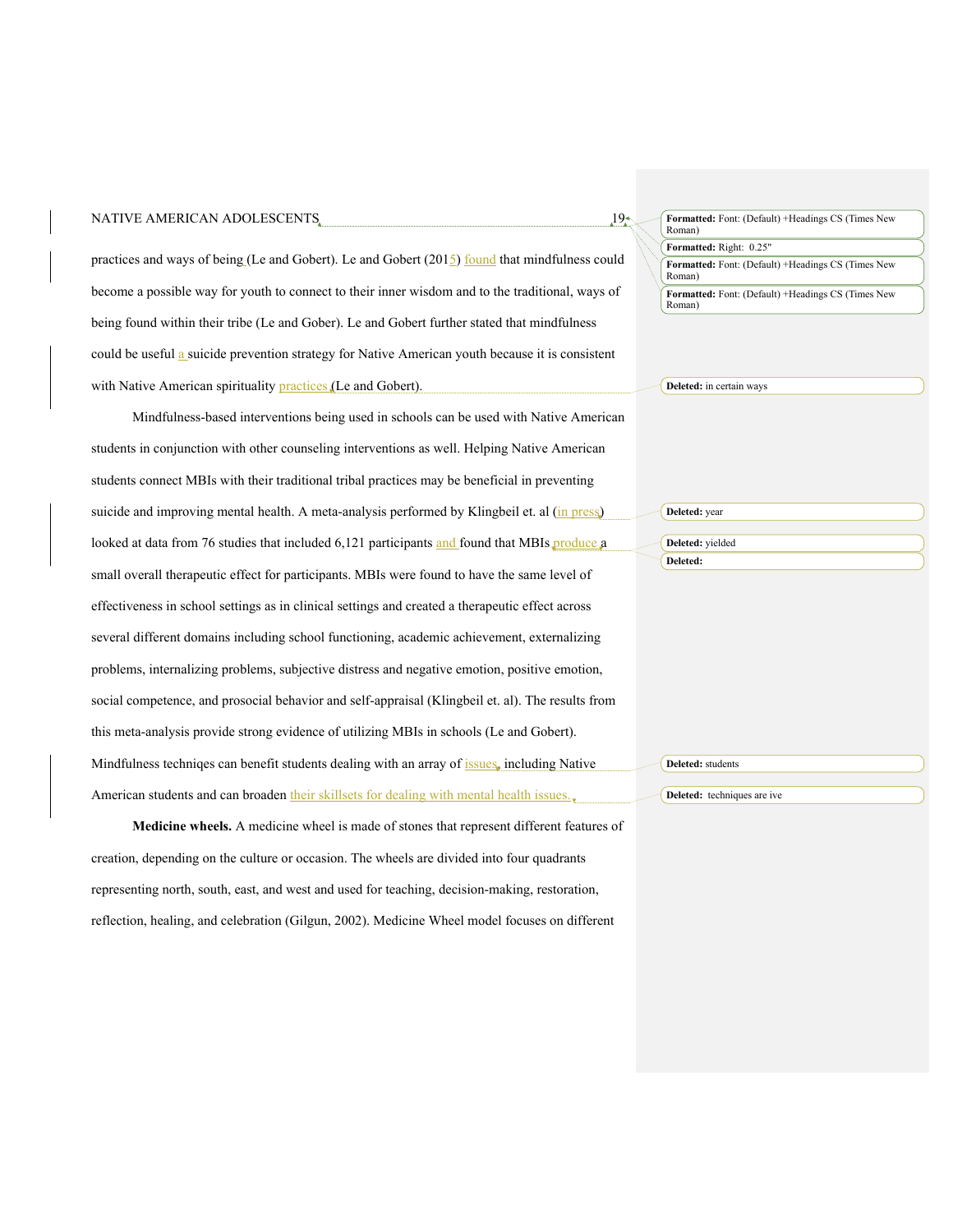#### NATIVE AMERICAN ADOLESCENTS  $20<sup>*</sup>$

aspects of Native American belief system, the mind, body, and spirit (Hunter & Sawyer, 2006). Spiritual meanings are often attributed to components of the wheels (Gilgun).

One example of a medicine wheel is Lowery's (1999) model of Indian Women's Recovery from chemical dependency, this wheel represents spiritual recovery where the center of the wheel is "Reclaiming the Spirit and whose quadrants include processes such as rebirth, rerooting, and re-connecting" (Gilgun, p.67). Another example is Brendtro et al.'s (1990) Circle of Courage, a medicine wheel that represents spiritual tasks rather than physical space (Gilgun, 2002). Native values are often learned through spirituality (Gilgun). The Circle of Courage has four themes: belonging, mastery, independence, and generosity to signify the different quadrants of a medicine wheel (Gilgun). The four themes are significant values to Native Americans and central to the ideas of child socialization in Native American societies (Gilgun). "Like other Native wheels, the elements of the Circle of Courage are interdependent" (Gilgun, p. 68). When one element of the circle is well developed the other elements are more likely to be doing well, on the other hand, difficulties in one element can cause problems in the other elements (Gilgun). Native American adults play a role in the lives of Native American youth but feel that it depends on the willingness of the youth to listen and learn from others (Gilgun). The circle then relies on reciprocity and trust between youth and who they relate to (Gilgun). The socialization of children and youth occurs from examples and explanations from others in their lives (Gilgun).

The Circle of Courage is also an ecological model, meaning that it applies to different environments (Gilgun). These environments include families, schools, communities, and peer groups (Gilgun). Adults help maintain the quality of these environments and are meant to model behavior and give guidance and affirmations (Gilgun). It is important to consider how adults are fostering these elements as well how the youth are blocking positive interventions and guidance

**Formatted:** Right: 0.25"

**Formatted:** Font: (Default) +Headings CS (Times New Roman)

**Formatted:** Font: (Default) +Headings CS (Times New Roman)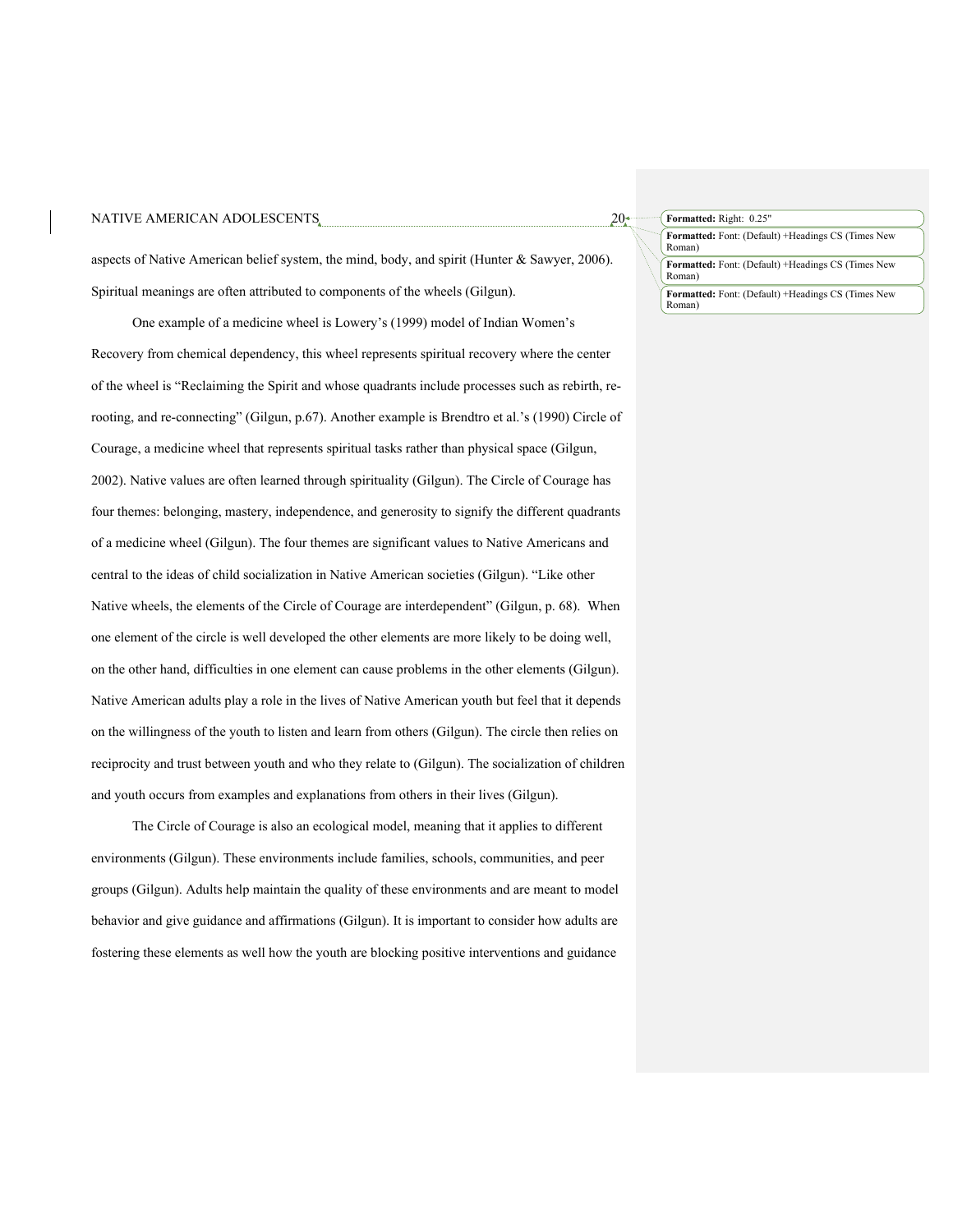#### NATIVE AMERICAN ADOLESCENTS  $21<sub>2</sub>$

(Gilgun). "This ecological perspective protects against tendencies to adopt blame-the-victim interventions which can happen when individuals are viewed as sites of problems" (Gilgun, p. 69). This is important for school counselors to remember and consider as children should not be viewed this way, and helps students

The four components of the Circle of Courage, Belonging, Mastery, Independence, and Generosity and the use of medicine wheels could be utilized in counseling practices with Native American adolescents (Gilgun). Belonging focuses on connections to family and attachment figures that may be damaged (Gilgun). Belonging then becomes about coming to terms with these difficulties and developing a connection to one's ethnicity and culture (Gilgun). Mastery involves doing something well and feeling prideful about it (Gilgun). Helping Native American youth develop mastery and competence could be included in counseling practices as part of the Medicine Wheel to promote positivity when working with Native Americans (Gilgun). In Native American culture mastery is promoted in different ways like story-telling, ceremonies, art, team games, caring for younger siblings and household tasks (Gilgun). Incorporating these aspects of the Medicine Wheel into a school counseling practice could be beneficial for Native American students. Native American youth are taught to not only take pride in their own achievements, but also those of others, as well as have their achievements also belong to others (Gilgun). "are riddled with the sense of being defective-that is, shame-because they view the adversities they have endured as evidence that something is wrong with them" (Gilgun, p. 75). Independence

Independence, another component of the medicine wheel, is having the ability to make one's own decisions and have control over your life while also understanding how your behaviors and attitude affect those around you (Gilgun). Independence requires gradual

#### **Formatted:** Right: 0.25"

**Formatted:** Font: (Default) +Headings CS (Times New Roman)

**Formatted:** Font: (Default) +Headings CS (Times New Roman)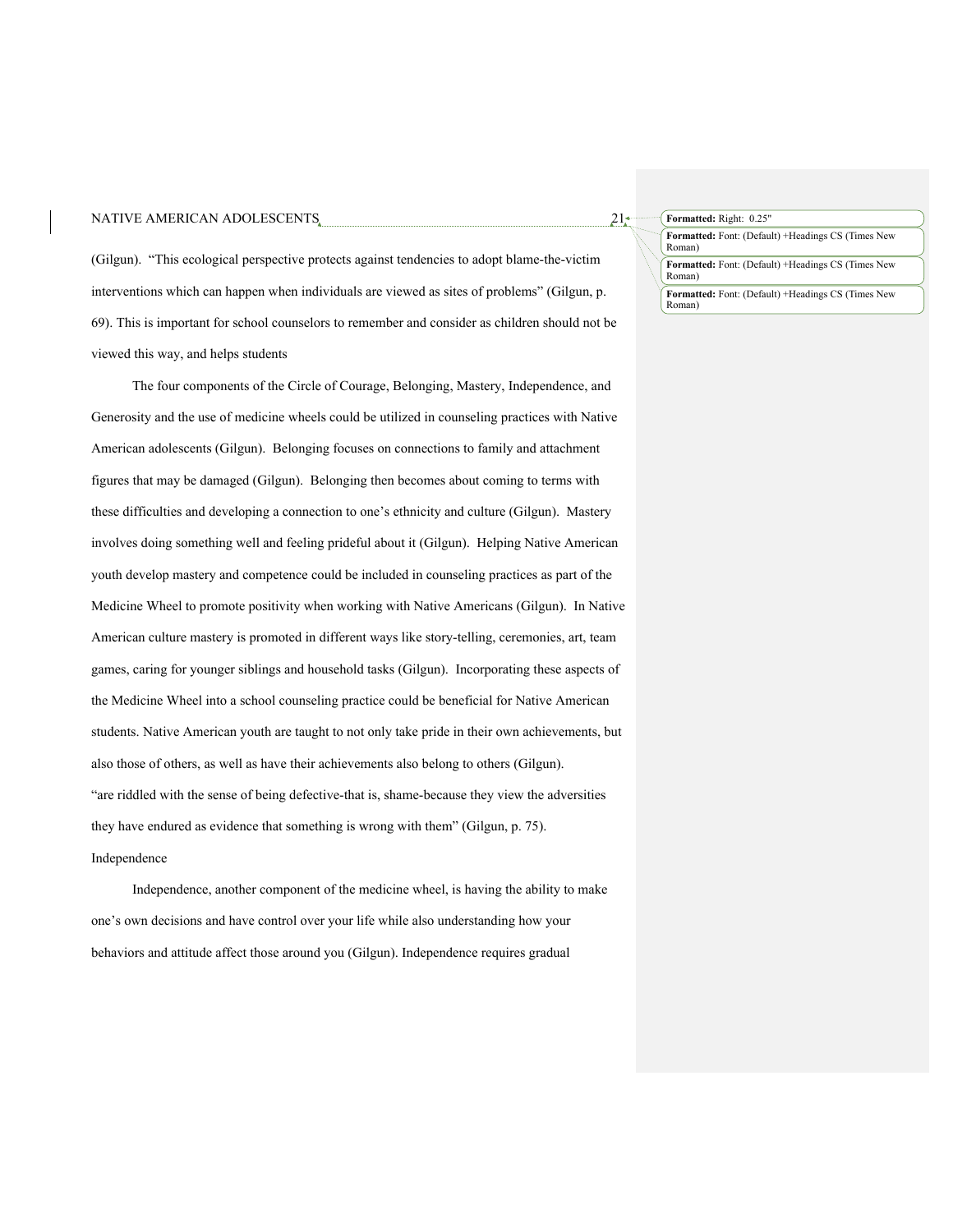development, beginning with planned dependency on caregivers and respect for elders who provided guidance from a young age (Gilgun). However, young people are taught and promoted to make their own decisions and take control of their destinies (Gilgun).

Generosity involves giving to others, which can be done in the way of caring, time, recognition, material goods, and services (Gilgun). In Native American cultures, elders often communicate and display the value of generosity (Gilgun). Incorporating this component from the medicine wheel could help bring in positivity to the session and ultimately the student's life.

Gilgun stated that the "the integration of the Circle of Courage with theories of human development results in a complementary set of ideas that can be transformed into guidelines for assessment" (p. 76). The Greater Circle can be used to help students develop self-awareness and self-esteem, which is useful for students at any age or grade level (Hunter & Saywer, 2006). Using Medicine Wheels in a school counseling practice could help connect the counselor to the traditions of the student's tribe, as well as connect the student's culture to his or her life at school.

**Motivational interviewing.** Motivational Interviewing (MI) is a counseling theory that has been used for many reasons but has found success when used with alcohol and substance abuse (Venner, Feldstein, & Tafoya, 2006). The theory focuses on relationship, by treating counseling as partnership where the counselor acts compassionate, empowering, and empathetic (Dickerson et al., 2017). It is one of the most used evidence-based practices and has been adopted by Native American programs for this reason (Nebelkopf et. al, 2011). MI appears to be a good fit for the Native American provider because certain elements of MI are similar to existing Native American practices and values (Venner, Feldstein, & Tafoya, p.8). For example, Native Americans utilize a positive way of thinking, which is found within MI techniques

#### **Formatted:** Right: 0.25"

**Formatted:** Font: (Default) +Headings CS (Times New Roman)

**Formatted:** Font: (Default) +Headings CS (Times New Roman)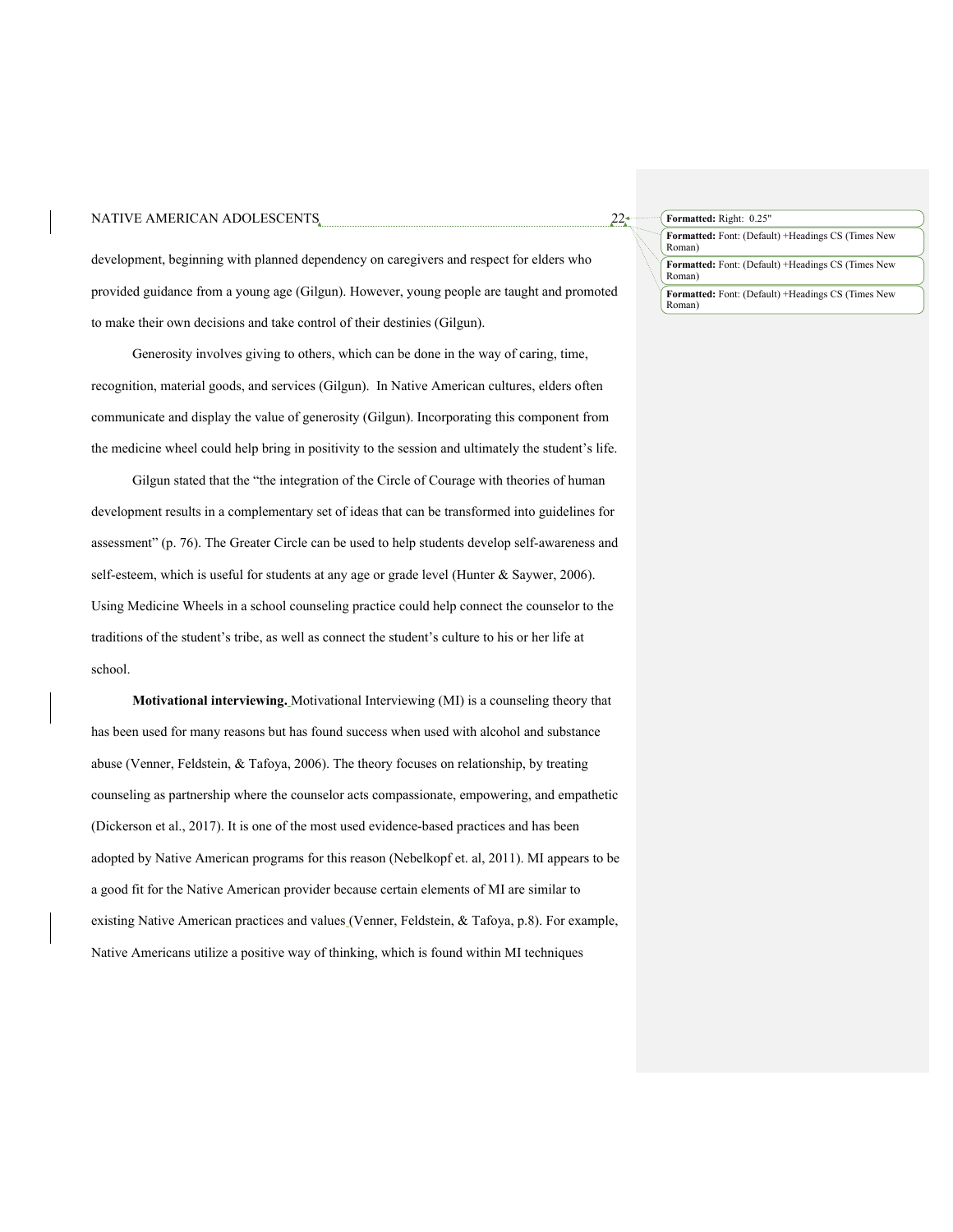#### NATIVE AMERICAN ADOLESCENTS  $23<sub>z</sub>$

(Venner, Feldstein, & Tafoya). The theory has also been found to be consistent with Native American culture and interactional styles (Nebelkopf et. al, 2011). A treatment program for Native Americans located in the southwest does not use words like "patient," "client," or "substance abuser." The program instead uses the term "relative" to avoid labeling a person (Venner, Feldstein, & Tafoya). Researchers Venner, Feldstein, and Tafoya created a prayer to describe MI in a less academic way  $(Appendix A)$ . The prayer is meant as a suggested way to begin a counseling session and can be modified or left out (Venner, Feldstein, and Tafoya). It was thought that a prayer may help Native Americans decide whether or not to accept MI techniques (Venner, Feldstein, and Tafoya). MI techniques focus on joining the client and meeting them where they are as opposed to being in charge or authoritative (Venner, Feldstein, & Tafoya). MI is a brief therapy, usually about 1-4 sessions and can also be used to make other treatments more effective (Venner, Feldstein, & Tafoya).

Venner, Feldstein and Tafoya believe that MI can be used with all tribes and tailored to fit each tribe's unique culture. A study in California asked Native American tribal leaders their view on using MI interventions with reservation-based Native American adolescents (Dickerson et al., 2017). The many tribal leaders in the study believed that adolescents would be accepting of MI interventions and would be beneficial as a way to prevent adolescent drinking (Dickerson et al., 2017).

Motivational Interviewing appears to be a good fit with Native American ways of life, values, and beliefs (Venner, Feldstein, & Tafoya). The level of effectiveness of using MI with Native Americans could change depending on the tribe and the culture (Venner, Feldstein, & Tafoya). MI techniques can be used in conjunction with other counseling techniques to support students in schools dealing with an array of issues (Venner, Feldstein, & Tafoya). MI

**Formatted:** Font: (Default) +Headings CS (Times New Roman)

**Formatted:** Right: 0.25"

**Formatted:** Font: (Default) +Headings CS (Times New Roman)

**Formatted:** Font: (Default) +Headings CS (Times New Roman)

**Deleted:** d

**Deleted:** .

**Deleted:** found that **Deleted:** were asked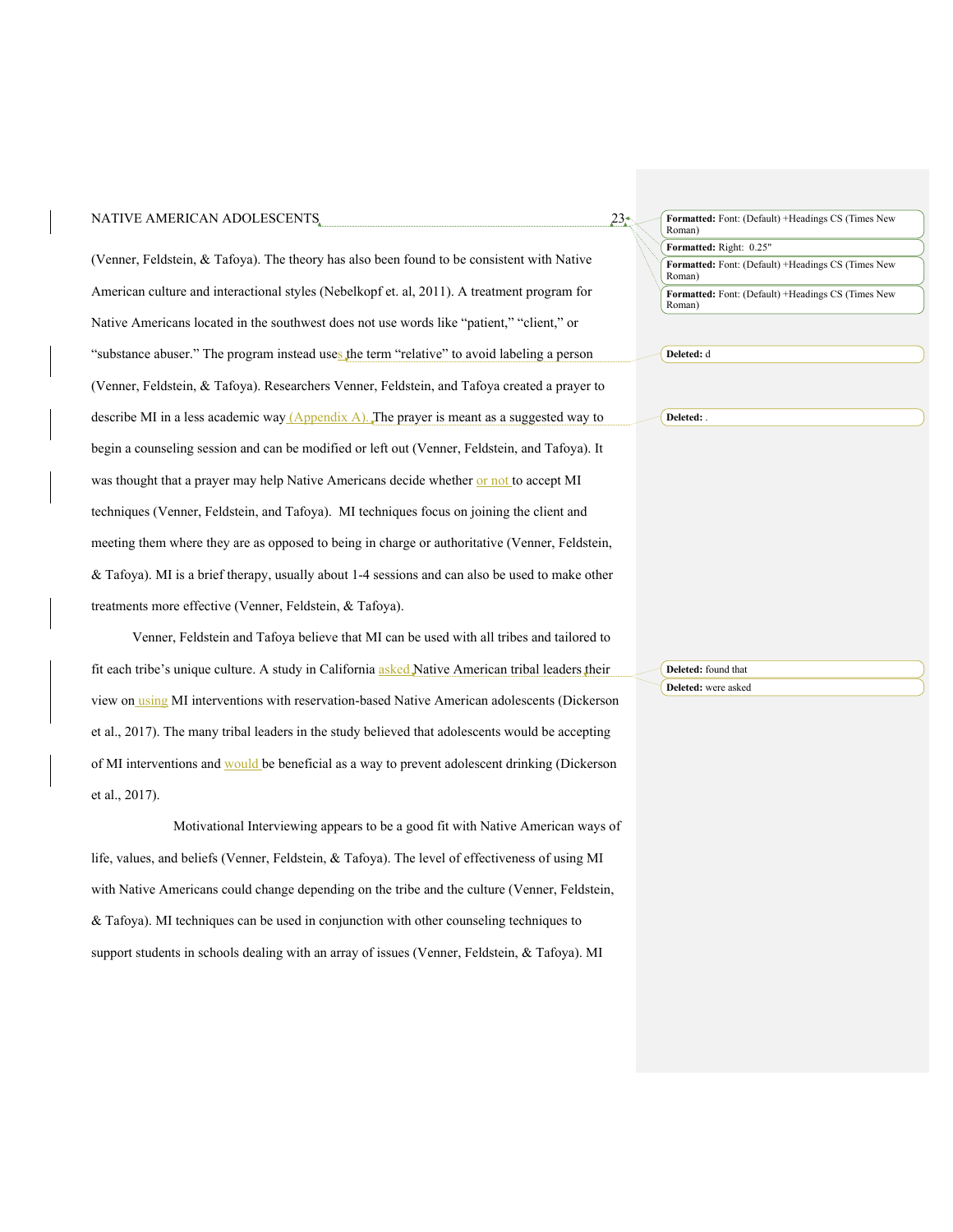#### NATIVE AMERICAN ADOLESCENTS.  $24<sup>*</sup>$

requires the counselor to be a good listener, respect the students, provide a caring and warm atmosphere, be genuine, and believe that the client or student has the motivation and answers within themselves (Venner, Feldstein, & Tafoya).

#### Conclusion

The Native American population has a dark past with education, but that does not mean the future cannot be bright. During the nineteenth century many Native American children suffered from forced assimilation at **boarding** schools (Evans-Campbell, 2012). The traumatic experiences of these students may still be affecting Native American students today through intergenerational trauma (Stumblinger-Riddle & Romans, 2012). School counselors providing a multiculturally competent school counseling practice can be allies for Native American students and help by providing counseling services, interventions and resources that align with Native American culture. Theses interventions include trauma-informed schools, strength-based and resiliency practices, Indigenous ways of knowing, mindfulness-based interventions, medicine wheels, and motivational interviewing. These interventions can be used in conjunction with a caring, empathetic environment provided by the school counselor to create a more positive academic experience for Native American students. Help can be provided to students needing more social/emotional support in ways that align with their values. It is important to consider the individual student and tribe when choosing what counseling interventions to use. Utilizing interventions that align with Native American culture could result in a more positive educational experience for Native American students and in turn help school counselors better understand the unique culture. **Deleted:** through ¶ ¶ ¶ ¶ ¶ ¶ ¶ ¶ ¶

**Formatted:** Font: (Default) +Headings CS (Times New Roman)

**Formatted:** Right: 0.25"

**Formatted:** Font: (Default) +Headings CS (Times New Roman)

**Formatted:** Font: (Default) +Headings CS (Times New Roman)

**Deleted:** assimilation

**Deleted:** 

**Deleted:** and help those

¶ ¶ ¶ ¶ ¶ ¶ ¶

**Deleted:** receive it **Deleted:** e who need academic, social/emotional, and college/career readiness support receive the support they need. … **Deleted:** ¶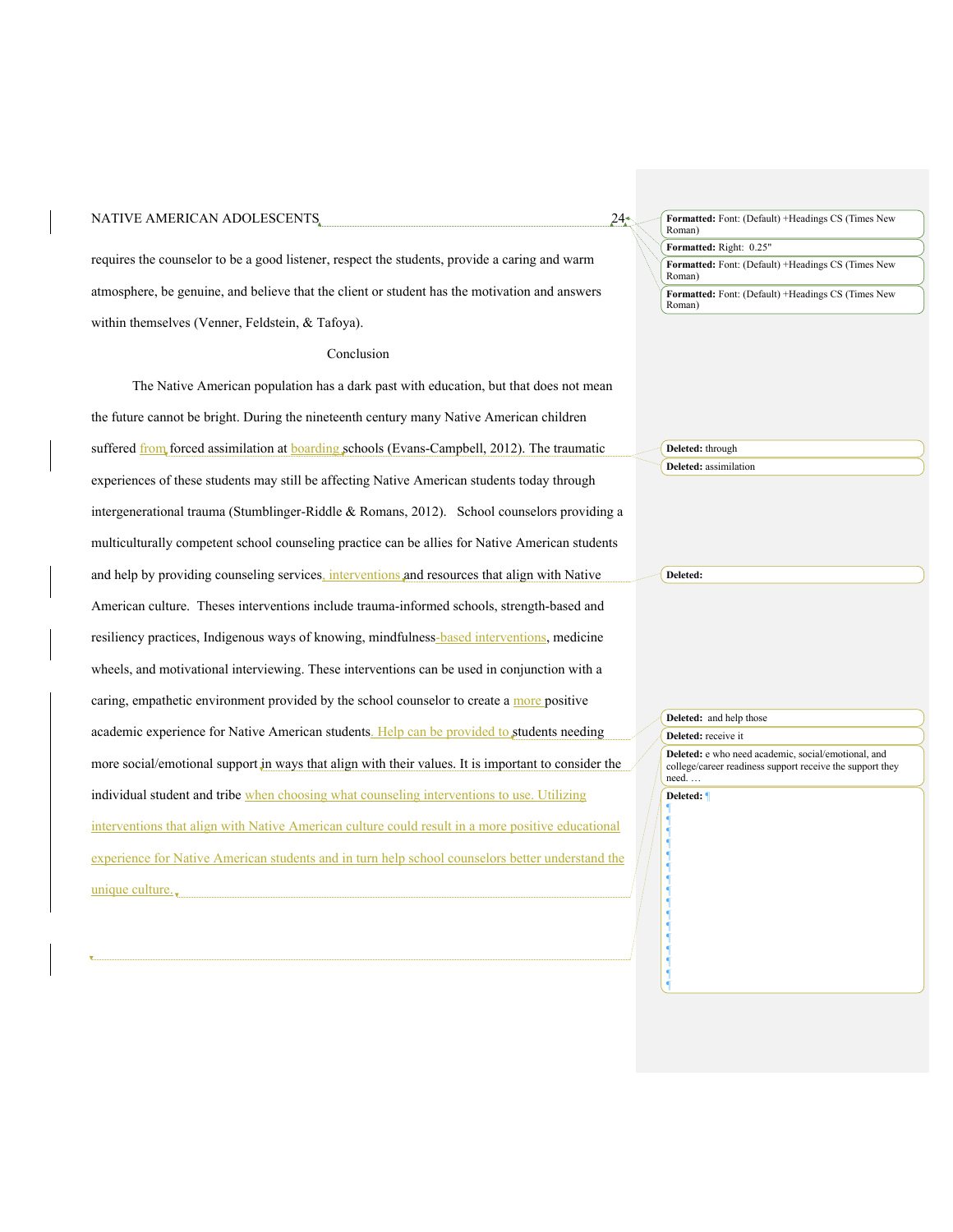| NATIVE AMERICAN ADOLESCENTS. |  |
|------------------------------|--|
|------------------------------|--|

Appendix A

Using Prayer to Describe MI

This prayer was written with the goal of capturing the essence of MI in a less academic way. It was suggested that if we provided a prayer, song and ceremony for MI, that Native people might have an easier time deciding whether to adopt it. We offer this prayer as a suggestion. In preparation for your session, you may choose to use it, modify it or leave it. In preparation for a session, prayer might be thought of as helping you get centered and feel right with the world or spiritual realm. It might help you find a place where you feel best able to heal. If you decide to use it, you might use it before the counseling session or as an opening to the counseling session if the client would like to include prayer. We understand that different people and cultures pray differently or not at all. Please do what is comfortable for you and for your clients. Please use at your client's discretion. As one Pueblo elder recommends, "Pray in your way, whichever way you know how."

(You may use your own opening to prayer)

Guide me to be a patient companion to listen with a heart as open as the sky

Grant me vision to see through (his/her) eyes and eager ears to hear his story

Create a safe and open meadow in which we may walk together Make me a clear pool in which

he may reflect

Guide me to find in him your beauty and wisdom Knowing your desire for him to be in harmony

– healthy, loving, and strong

Let me honor and respect his choosing of his own path and bless him to walk it freely

May I know once again that although he and I are different Yet there is a peaceful place where

we are one (your own ending to prayer)

**Formatted:** Font: (Default) +Headings CS (Times New Roman) **Formatted:** Font: (Default) +Headings CS (Times New Roman) **Formatted:** Right: 0.25" **Formatted:** Font: (Default) +Headings CS (Times New Roman)

**Deleted:** To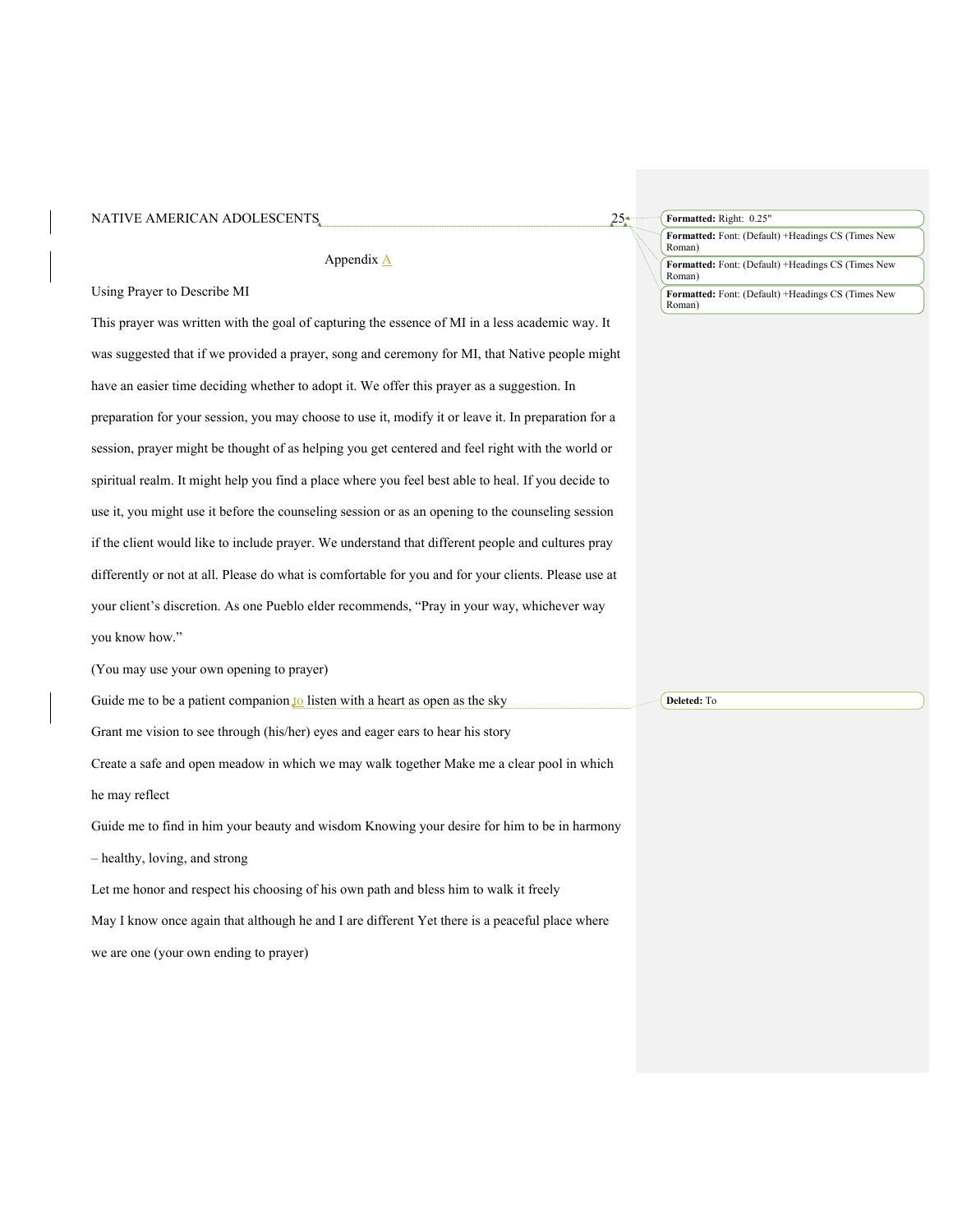| NATIVE AMERICAN ADOLESCENTS         | $26-$ | Formatted: Right: 0.25"                                                                                                             |
|-------------------------------------|-------|-------------------------------------------------------------------------------------------------------------------------------------|
| Venner, Feldstein, & Tafoya (2006). |       | Formatted: Font: (Default) +Headings CS (Times New<br>Roman)<br><b>Formatted:</b> Font: (Default) +Headings CS (Times New<br>Roman) |
|                                     |       | Formatted: Font: (Default) +Headings CS (Times New<br>Roman                                                                         |

**Deleted:** ¶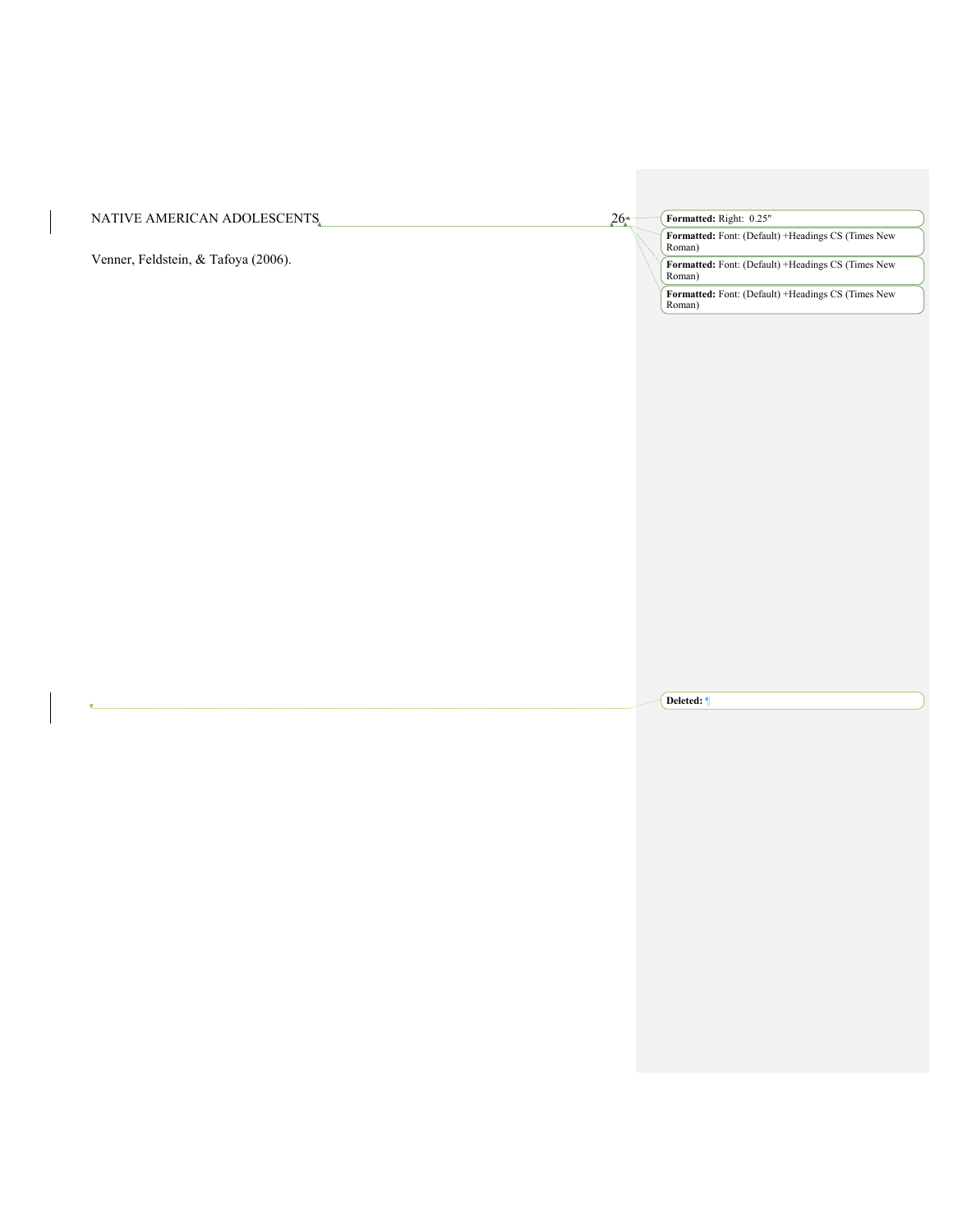| NATIVE AMERICAN ADOLESCENTS                                                                  | 27.<br>Formatted: Font: (Default) +Headings CS (Times New<br>Roman) |
|----------------------------------------------------------------------------------------------|---------------------------------------------------------------------|
|                                                                                              | Formatted: Right: 0.25"                                             |
|                                                                                              | Formatted: Font: (Default) +Headings CS (Times New<br>Roman)        |
| References                                                                                   | Formatted: Font: (Default) +Headings CS (Times New<br>Roman)        |
| American School Counselor Association (2019). ASCA School Counselor Professional             | Deleted:                                                            |
|                                                                                              | Formatted: Left                                                     |
| Standards & Competencies. Alexandria, VA: Author.                                            | Formatted: Font: Italic                                             |
| Black, P., Woodsworth, M., Tremblay, M., & Carpernter, T. (2012). A review of trauma-        |                                                                     |
| informed treatment for adolescents. Canadian Psychology, 53(3), 192-203.                     | Formatted: Font: Italic                                             |
| Burke, N., Hellmana, J., Scott, B., Wees, C., & Carrion, V. (2011). The impact of adverse    |                                                                     |
| childhood experiences on an urband pediatric population. Child abuse & Neglect. Doi:         | Formatted: Indent: Left: 0.5", First line: 0"                       |
| 10.1016/j.chiabu.2011.02.006                                                                 |                                                                     |
| Dawson, A. (2012). Histories and memories of the Indian boarding schools in Mexico, Canada,  | Deleted: 1                                                          |
| and the United States. Latin American Perspectives, 39(5), 80-99. Retrieved from             |                                                                     |
| http://www.jstor.org.wsuproxy.mnpals.net/stabel/41702285                                     | <b>Field Code Changed</b>                                           |
| Dickerson, D., Moore, L. A., Rieckmann, T., Croy, C.D., Venner, K., Moghaddam, J., Novins,   |                                                                     |
| D. K., (2018). Correlates of motivational interviewing use among substance use treatment     | Formatted: Indent: Left: 0.5"                                       |
| programs serving American Indians/Alaska Natives. The Journal of Behavioral Health           |                                                                     |
| Services & Research, $45(1)$ , $31-45$ .                                                     | Deleted:                                                            |
| Evans-Campbell, T., Walters, K. L., Pearson, C. R. & Campbell, C. D. (2012). Indian boarding |                                                                     |
| school experience, substance use, and mental health among urban two-spirit American          |                                                                     |
| Indian/Alaska natives. The American Journal of Drug and Alcohol Abuse, 38(5), 421-           | Formatted: Font: Italic                                             |
| 427. https://doi.org/10.3109/00952990.2012.701358.                                           | Deleted: 1                                                          |
| Flugaur-Leavitt, C. (2017). Helping Native American students succeed in school. Children &   |                                                                     |
| Schools, 39(3), 187-189. https://doi.org/10.1093/cs/cdx013                                   |                                                                     |

Frydman, J. S., & Mayor, C. (2017). Trauma and early adolescent development: Case examples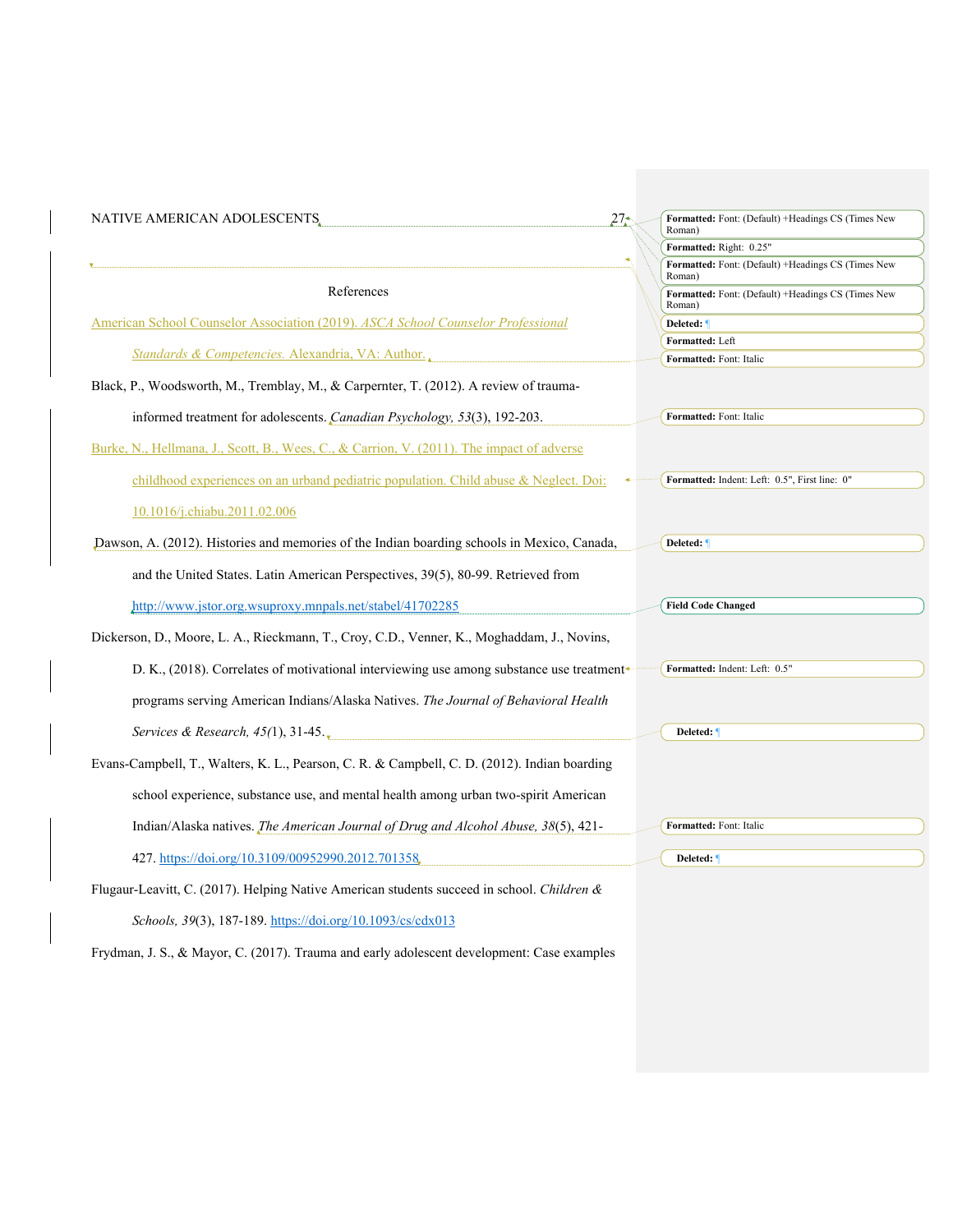| NATIVE AMERICAN ADOLESCENTS                                                                        | $28^+$<br>Formatted: Font: (Default) +Headings CS (Times New<br>Roman)                                                                                                                                          |
|----------------------------------------------------------------------------------------------------|-----------------------------------------------------------------------------------------------------------------------------------------------------------------------------------------------------------------|
|                                                                                                    | Formatted: Right: 0.25"                                                                                                                                                                                         |
| from a trauma-informed public health middle school program. Children & Schools, 39(4),             | Formatted: Font: (Default) +Headings CS (Times New<br>Roman)                                                                                                                                                    |
| 238-247. https://doi.org/10.1093/cs/cdx017                                                         | Formatted: Font: (Default) +Headings CS (Times New<br>Roman)                                                                                                                                                    |
| Garrett, M. T., & Pichette, E. F. (2000). Red as an apple: Native American acculturation and       | Formatted: Font: Italic                                                                                                                                                                                         |
| counseling with or without reservation. Journal of Counseling & Development, 78(1), 3-             | Formatted: Font: Italic                                                                                                                                                                                         |
| 13. https://doi.org/10.1002/j.1556-6676.2000.tb02554.x                                             |                                                                                                                                                                                                                 |
| Garrett, M. T., Parrish, M., Williams, C., Grayshield, L., Portman, T. A. A., Torres Rivera, E., & |                                                                                                                                                                                                                 |
| Maynard, E. (2014). Invited commentary: Fostering resilience among Native American                 | Formatted: Indent: Left: 0.5"                                                                                                                                                                                   |
| youth through therapeutic intervention. Journal of Youth and Adolescence, 43(3), 470-              | Formatted: Font: Italic                                                                                                                                                                                         |
| 490. https://doi.org/10.1007/s10964-013-0020-8,                                                    | Deleted:                                                                                                                                                                                                        |
| Gilgun, J. F. (2002). Completing the circle: American Indian medicine wheels and the promotion     | Gilgun, J. F. (2002). Completing the circle: American<br>Indian medicine wheels and the promotion of<br>resilience of children and youth in care. Journal of<br>Human Behavior in the Social Environment, 6(2), |
| of resilience of children and youth in care. Journal of Human Behavior in the Social               | 65-84. https://doi-<br>org.wsuproxy.mnpals.net/10.1300/J137v06n02_05                                                                                                                                            |
| Environment, 6(2), 65-84. https://doi-org.wsuproxy.mnpals.net/10.1300/J137v06n02 05,               | Deleted: 1                                                                                                                                                                                                      |
| Hunter, D., & Sawyer, C. (2006). Blending Native American Spirituality with Individual             |                                                                                                                                                                                                                 |
| Psychology in Work with Children. <i>The Journal of Individual Psychology 62</i> (3), 234-         | Formatted: Font: Italic                                                                                                                                                                                         |
| 250. Retrieved from                                                                                |                                                                                                                                                                                                                 |
| http://wsuproxy.mnpals.net/login?url=http://search.ebscohost.com/login.aspx?direct=ture            |                                                                                                                                                                                                                 |
| &db+psyh&AN=2006-23505-003&site=ehot-live                                                          |                                                                                                                                                                                                                 |
| Klingbeil, D. K., Renshaw, T. L., Willenbrink, J. B., Copek, R. A., Chan, K. T., Haddock, A., &.   |                                                                                                                                                                                                                 |
| Clifton, J. (in press). Mindfulness-based interventions with youth: A comprehensive                |                                                                                                                                                                                                                 |
| meta-analysis of group-design studies. Journal of School Psychology.                               | Deleted: ¶                                                                                                                                                                                                      |
| Le, T. N., & Gobert, J. M. (2015). Translating and implementing a mindfulness-based youth          |                                                                                                                                                                                                                 |
| suicide prevention intervention in a Native American community. Journal of Child and               |                                                                                                                                                                                                                 |

*Family Studies, 24*(1), 12-23. https://doi.org/10.1007/s10826-013-9809-z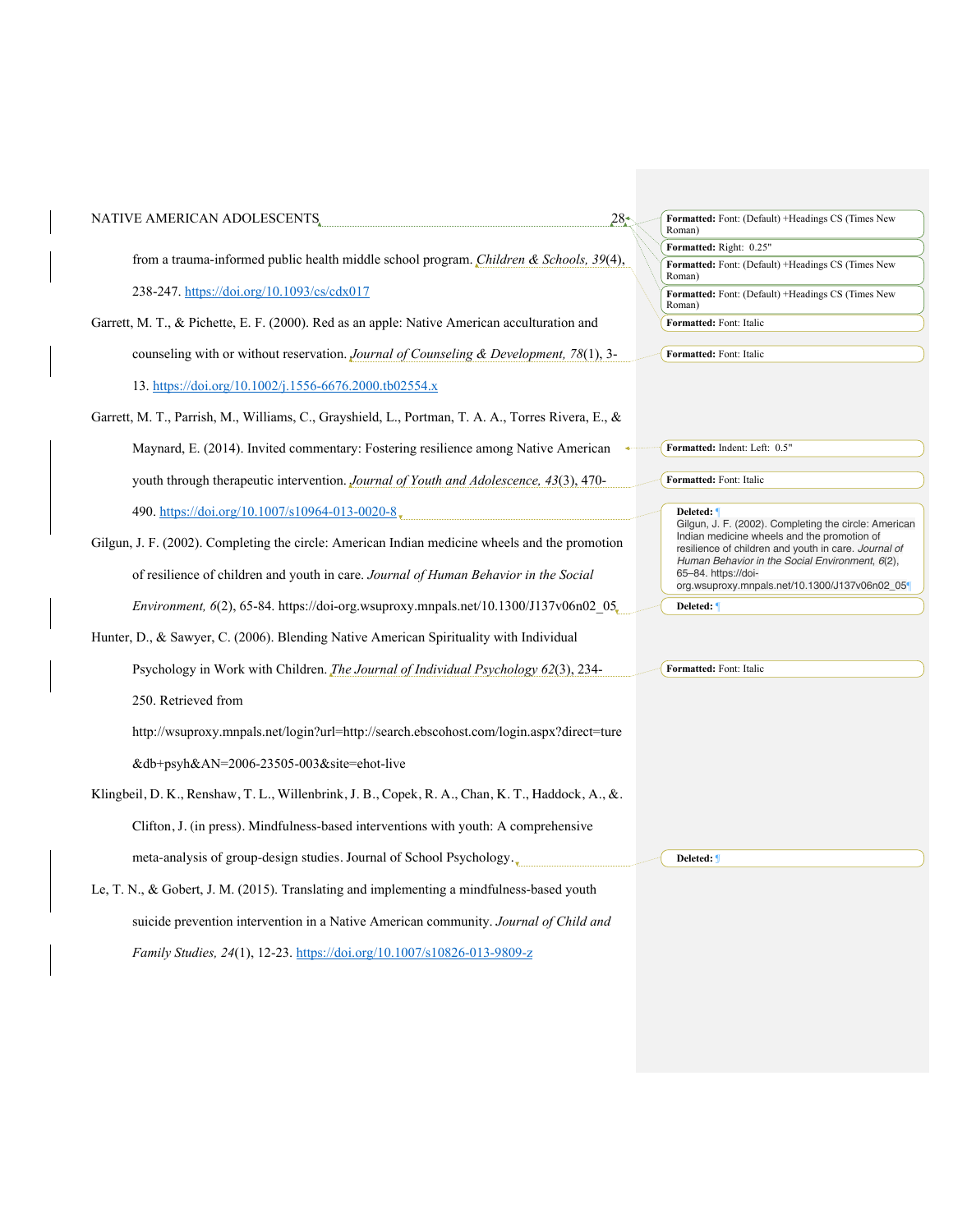| NATIVE AMERICAN ADOLESCENTS.                                                                        | 29.1 | Formatted: Right: 0.25"                                                                                                                                                |  |  |
|-----------------------------------------------------------------------------------------------------|------|------------------------------------------------------------------------------------------------------------------------------------------------------------------------|--|--|
|                                                                                                     |      | Formatted: Font: (Default) +Headings CS (Times New<br>Roman)                                                                                                           |  |  |
| McIntyre, E.M., Baker, C.N., & Overstreet, S. (2019). Evaluating foundational professional          |      | Formatted: Font: (Default) +Headings CS (Times New<br>Roman)                                                                                                           |  |  |
| development training for trauma-informed approaches in schools. Psychological Services,             |      | Formatted: Font: (Default) +Headings CS (Times New<br>Roman)                                                                                                           |  |  |
| 16(1), 95-102. https://doi.org/10.1037/ser0000312.supp (Supplemental)                               |      |                                                                                                                                                                        |  |  |
| National Congress of American Indians (2018). <i>Education</i> . Retrieved from: WWW.ncai.org.      |      | Deleted: www.ncai.org                                                                                                                                                  |  |  |
|                                                                                                     |      | Deleted:                                                                                                                                                               |  |  |
| Nebelkopf, E., King, J., Wright, S., Schweigman, K., Lucero, E., Habte-Michael, T., &               |      | Formatted: Default Paragraph Font                                                                                                                                      |  |  |
|                                                                                                     |      | Formatted: Default Paragraph Font                                                                                                                                      |  |  |
| Renshaw, T. L., & Cook, C. R. (2017). Introduction to the special issue: Mindfulness in the         |      | Deleted: Cervantes, T., III. (2011). Growing roots: Native<br>American evidence-based practices. Journal of                                                            |  |  |
| schools-Historical roots, current status, and future directions. Psychology in the Schools,         |      | Psychoactive Drugs, 43(4), 263-268.<br>https://doi.org/10.1080/02791072.2011.628909                                                                                    |  |  |
|                                                                                                     |      | Formatted: Font: Italic                                                                                                                                                |  |  |
| 54(1), 5-12. https://doi-org.wsuproxy.mnpasl.net/10.1002/pits.21978.                                |      | Deleted: ¶                                                                                                                                                             |  |  |
| Roundtree, J., & Smith, A. (2016). Strength-based well-being indicators for Indigenous children     |      |                                                                                                                                                                        |  |  |
| and families: A literature review of Indigenous communities' identified well-being                  |      | Deleted: 1<br>Gray, J. S., & McCullagh, J. A. (2014). Suicide in<br>Indian country: The continuing epidemic in rural                                                   |  |  |
| indicators. American Indian and Alaska Native Mental Health Research, 23(3), 206-220.               |      | Native American communities. Journal of Rural<br>Mental Health, 38(2), 79-86.<br>https://doi.org/10.1037/rmh0000017.supp                                               |  |  |
| https://doi.org/10.5820/aian.2303.2016.206                                                          |      | (Supplemental)                                                                                                                                                         |  |  |
| Stumblingbear-Riddle, G., & Romans, J. S. C. (2012). Resilience among urban American Indian         |      | Wissow, L. S., Walkup, J., Barlow, A., Reid, R., &<br>Kane, S. (2001). Cluster and regional influences on                                                              |  |  |
| adolescents: Exploration into th role of culture, self-esteem, subjective well-beign, and           |      | suicide in a Southwestern American Indian<br>tribe. Social Science & Medicine, 53(9), 1115-1124.<br>https://doi.org/10.1016/S0277-9536(00)00405-6                      |  |  |
| social support. American Indian and Alaska Native Mental Health Research, 19(2), 1-19.              |      | Formatted: Font: Italic                                                                                                                                                |  |  |
|                                                                                                     |      | Formatted: Font: Italic                                                                                                                                                |  |  |
| https://doi.org/10.5820/10.5820/aian.1902.2012.1                                                    |      | Formatted: Indent: First line: 0.5"                                                                                                                                    |  |  |
| Wiest-Stevenson, C., & Lee, C. (2016). <i>Trauma-informed schools. Journal of Evidence-Informed</i> |      | Deleted: Garrett, M. T., Parrish, M., Williams, C.,<br>Grayshield, L., Portman, T. A. A., Torres Rivera, E., &<br>Maynard, E. (2014). Invited commentary: Fostering    |  |  |
| Social Work, 13(5). https://dx.doi.org/10.1080/23761407.2016.1166855                                |      | resilience among Native American youth through<br>therapeutic intervention. Journal of Youth and                                                                       |  |  |
| Venner, K., L., Feldstein, S., W., & Tafoya, N. (2006). Native American motivational                |      | Adolescence, 43(3), 470-490.<br>https://doi.org/10.1007/s10964-013-0020-8<br>Hunter, D., & Sawyer, C. (2006). Blending Native<br>American Spirituality with Individual |  |  |
| interviewing: Weaving Native American and western practices A manual for counselors                 |      | Psychology in Work with Children. The Journal of<br>Individual Psychology 62(3), 234-250. Retrieved from                                                               |  |  |
| in Native communities. Retrieved from: https://www.integration.samhsa.gov/clinical-                 |      | http://wsuproxy.mnpals.net/login?url=http://search.ebscoh<br>ost.com/login.aspx?direct=ture&db+psyh&AN=2006-                                                           |  |  |

practice/Native\_American\_MI\_Manual.pdf.

http://wsuproxy.mnpals.net/login?url=http://search.ebscoh<br>ost.com/login.aspx?direct=ture&db+psyh&AN=2006-<br>23505-003&site=ehot-live¶ ... [1]

**Formatted:** Norwegian Bokmål

**Field Code Changed**

**Deleted:** ¶  $\blacksquare$  ... [2]